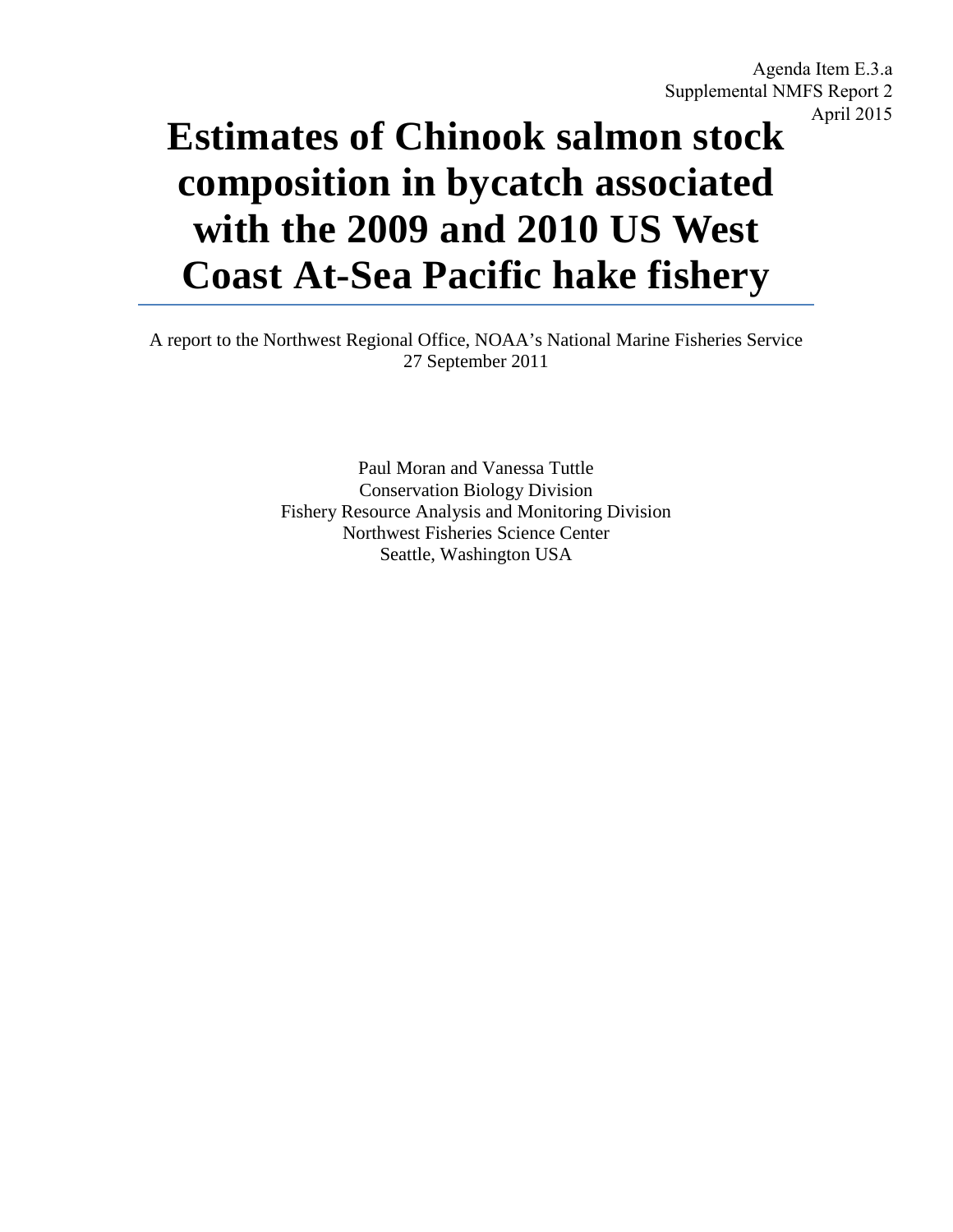# **Abstract**

This study used genetic mixture analysis to obtain stock composition estimates for Chinook salmon bycatch in the 2009 and 2010 West Coast Pacific hake fishery. We also tested for genotyping efficiency a subsample of a very large historical scale collection. The scales gave excellent results, as good as fin clips. This success opens enormous potential for historical oceanographic genetics. More than 40,000 scale samples taken by NOAA fishery observers since the 1970s can be used to examine stock-specific associations with oceanographic factors spanning ENSO cycles and climatic regimes. In our contemporary collections, Lower Fraser populations were major contributors to Chinook salmon bycatch in 2009 and  $2010$  ( $>25\%$  each year) followed by Columbia River stocks in 2009 but shifting south to Klamath, Rogue, and Mid-Oregon coastal stocks in 2010. Several genetic stock groups that include ESA-listed populations showed statistically significant contributions to these bycatch mixtures (95% confidence limits not overlapping zero). In 2009, these included West Cascade spring and fall groups and Spring Cr. Group tules (2.8%, 7.4%, and 10.3%), Snake River falls (3.9%), Hood Canal and North and South Puget Sound stocks (6.2%, 6.2%, and 5.2%). In 2010, genetic stock groups with protected populations included California Coast (2%), West Cascade falls and Spring Cr. Group (3.6% and 4.8%), Hood Canal and North and South Puget Sound (4.9%, 5.2%, and 4.2%). Stratified results, as well as differences among years, underscored the importance of proximity of contributing stocks. Significant temporal differences were also observed in the timing of shifts between northern and southern stocks. These effects were similar in 2009 and 2010 but differed from 2008. The goal of our work is not necessarily to reduce overall Chinook salmon bycatch; the fleet already does a good job of that. Rather, we seek to measure and monitor stock-specific bycatch impacts and to provide information that might help reduce relative impacts on the most sensitive stocks.

# **Introduction**

Pacific hake (*Merluccius productus*), commonly referred to as 'whiting,' is a pelagic fish taken with midwater trawl gear off the West Coast of North America. This fishery produces the largest single-species landings of all fisheries managed under the Groundfish Fishery Management Plan (http://www.nwr.noaa.gov/Groundfish-Halibut/Groundfish-Fishery-Management/Whiting-Management/index.cfm). Despite considerable progress since the 1990s on reducing Chinook salmon bycatch, some level of unintended take continues, and management concern remains, especially for sensitive and ESA-listed stocks.

In this report we describe genetic estimates of Chinook salmon (*Oncorhynchus tshawytscha*) stock composition for fish taken in the 2009 and 2010 U.S. West Coast atsea Pacific hake fishery. The Pacific hake fishery is comprised of several sectors: the shoreside fleet, catcher processors, and motherships. The samples in this study were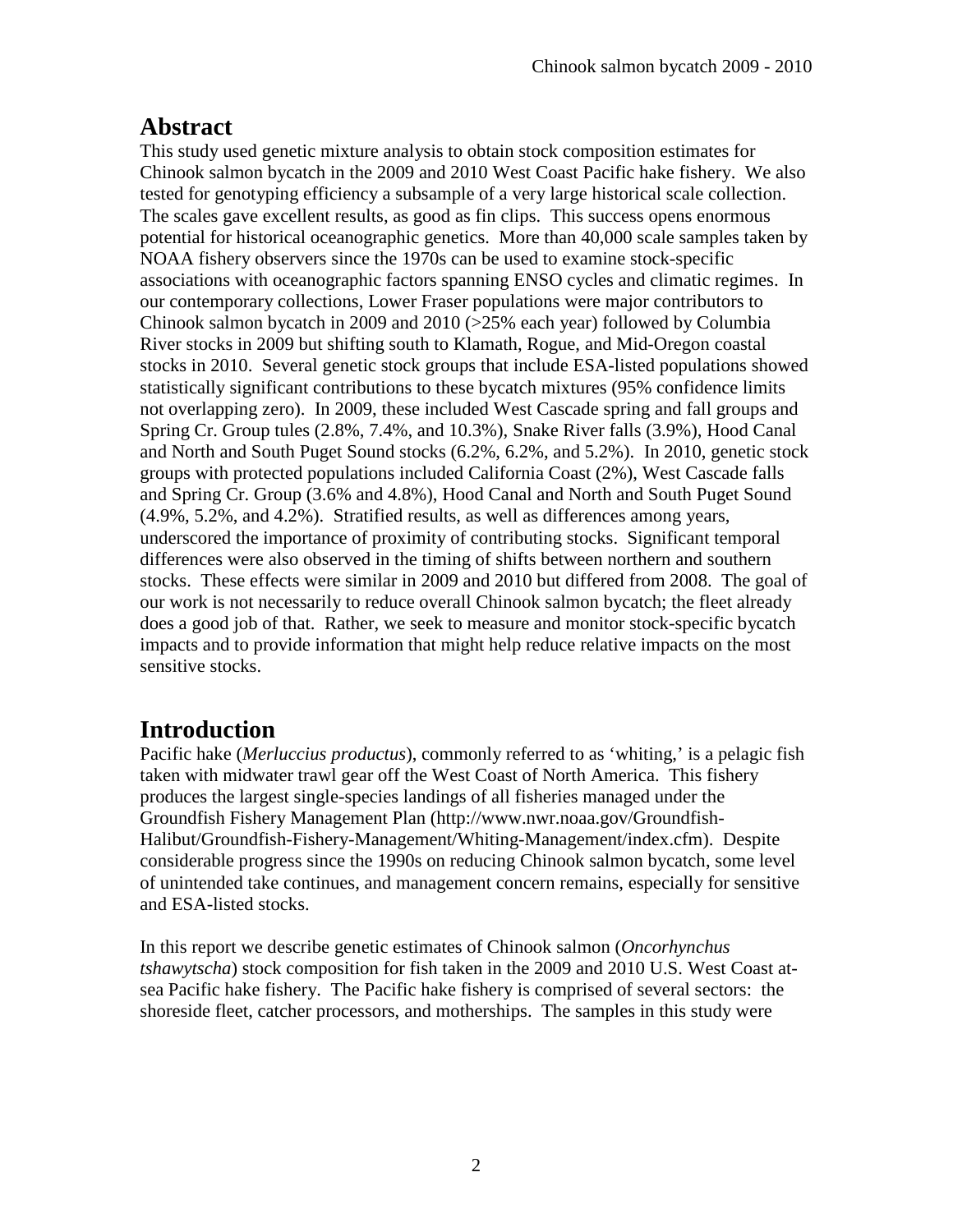collected at-sea from the catcher processors and motherships (including tribal and non-tribal fisheries). Samples from the shoreside sector are not included in this study<sup>[1](#page-2-0)</sup>.

Our study sought to provide estimates of overall stock composition for each year as compared to 2008 (Moran et al. 2009) and to explore the spatial and temporal structure of those mixtures. The goal was to support managers in understanding potential impacts on protected and sensitive stocks. More detailed information about the distribution of protected stocks in time and space might allow more efficient harvest of Pacific hake in times and areas that minimize impacts on the most sensitive Chinook salmon populations. This is certainly the explicit goal of genetic mixture analysis applied to harvest management, and DFO's strategy has allowed access to multi-million dollar harvest opportunities that would otherwise have been lost due to precautionary protection of sensitive stocks.

This study supports National Marine Fisheries Service (NOAA-Fisheries) Northwest Region's Bycatch Reduction Plan (FY08 and FY09)<sup>[2](#page-2-1)</sup>, which identifies the following action item: "Continue to monitor the bycatch of ESA listed salmonids in the West coast groundfish fishery for compliance with provisions of [the] current biological opinion." It was not clear how these actions would be measured and monitored, nor what milestones would be associated with them. Our analysis provides one measure of stock-specific bycatch and an opportunity to monitor changes in those impacts through time. The NOAA At-Sea Hake Observer Program has collected scale samples from Chinook salmon taken in bycatch since the 1970s. If this material could be used for genetic analysis, it would make available stock composition estimates across considerable time and in different climatic regimes. This information might help understand stock-specific response to climate change. That said, we recognize the challenge in drawing inference from samples that were essentially collected opportunistically and without any explicit experimental design. It could be that any associations between stocks and oceanographic variables are simply obscured by highly variable and perhaps even chaotic systems. Moreover, even if we had a clear understanding of these associations, it's not clear that information could translate to more effective management action. Weak stocks are distributed coast wide. Moving off one stock might simply result in more take of another equally depressed stock. Nevertheless, given DFO and WDFW's success with GSI in terminal harvest management, it seems worth trying to exploit similar methods more broadly, both in directed harvest and in bycatch, to the extent that might be possible.

 $\overline{a}$ 

<span id="page-2-0"></span><sup>&</sup>lt;sup>1</sup> Shoreside samples were collected in the years relevant to this study, and plans are currently underway to conduct genotyping and analysis. Comparisons of 2008 shoreside and at-sea sectors were included in Moran et al. (2009) drawing on independent work of Bellinger et al. (2009). Consideration of shoreside bycatch is essential because it is typically larger there than in the at-sea sectors, often more than double the absolute number of fish [http://www.nwr.noaa.gov/Groundfish-Halibut/Groundfish-Fishery-](http://www.nwr.noaa.gov/Groundfish-Halibut/Groundfish-Fishery-Management/Whiting-Management/prev-summs.cfm)[Management/Whiting-Management/prev-summs.cfm.](http://www.nwr.noaa.gov/Groundfish-Halibut/Groundfish-Fishery-Management/Whiting-Management/prev-summs.cfm)

<span id="page-2-1"></span> $2$  For the FY09 and FY10 NWR Bycatch Reduction Plan, see [www.nmfs.noaa.gov/by\\_catch/docs/northwest\\_region\\_2009\\_10.pdf](http://www.nmfs.noaa.gov/by_catch/docs/northwest_region_2009_10.pdf)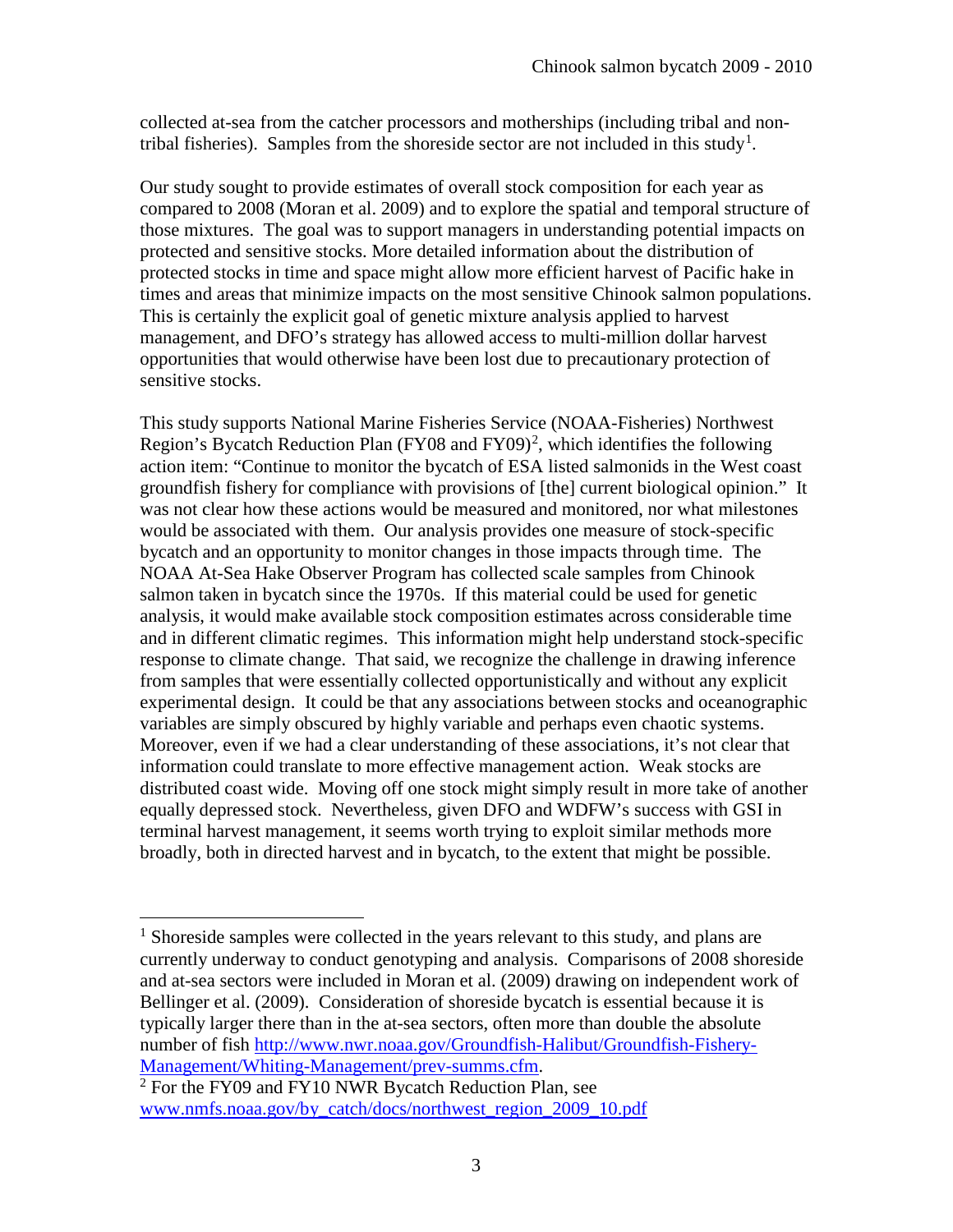Genetic methods have proven to be powerful partners with traditional tools in fishery research and management. Coded-wire tags (CWTs) provide the current standard for estimating stock composition in Chinook salmon harvest applications, but in bycatch, tag recoveries are limited. Moreover, even in the best case for CWTs, an independent alternative method provides important validation of current models and potential for developing even more robust mixed fishery management.

Allocating mixtures of individuals to source population is now widely used in ecological genetics throughout the world (Manel et al. 2005). These methods originated at NWFSC for fishery applications beginning in the 1970s and 1980s (Milner et al. 1985; Millar 1987; Shaklee et al. 1999). The implementation of coast-wide, internationallystandardized, microsatellite baseline data for Chinook salmon has significantly increased the utility of genetics for a wide range of fishery management applications. Clearly, stock compositions provide just one important element of fishery management, but even if formal time/area consideration is not effective in reducing bycatch of sensitive stocks, it is certainly the case that a better understanding of stock compositions and stockspecific migration patterns will benefit management and conservation, including the measurement and monitoring of bycatch impacts.

# **Materials and Methods**

#### *Sample collection and genotyping*

Both contemporary and historical tissue samples were collected by NOAA's At-Sea Hake Observer Program (A-SHOP). Historical samples were taken as scale scrapes and smeared inside scale envelopes. 2009 and 2010 fin clips were collected on board motherships and catcher-processors (tribal and non-tribal sectors) and preserved on slips of paper also placed in scale envelopes (all samples air dried and stored at ambient temperature). Samples taken in 2009 were deposited in the Conservation Biology Division Tissue Archive with the accession number 34592 ( $N = 390$ , 184 females and 206 males). 2010 samples were given accession number 34927 ( $N = 678$ , 373 females and 305 males). These tissue samples comprised 34% and 48% of total Chinook at-sea bycatch in respective years (14% and 16% of all bycatch, including tribal and non-tribal shoreside). Tissue samples were analyzed for all coded wire tagged fish recovered in both years (40 readable CWTs in 2009 and 48 in 2010). Out of 68 total snouts collected by NOAA A-SHOP observers in 2010, 16 had no wire present, and 2 of those had no CWT code or note recorded. Two more CWTs were noted as unreadable. Finally, one tag was lost before it was read, and another was a blank wire.

Meta data associated with tissue samples (cruise and haul number, length, weight, sex, mark status, etc) were recorded on the scale envelopes and later transcribed for entry into the NorPac database. The historical scale samples tested in this study came from a very large collection of more than 40,000 scales taken since 1976 by NOAA observers. Although the 36 samples analyzed here  $(33 + 3 \text{ coho salmon})$  were relatively new  $(2001$ – 2005), previous studies have shown that successful genotyping of historical fish scales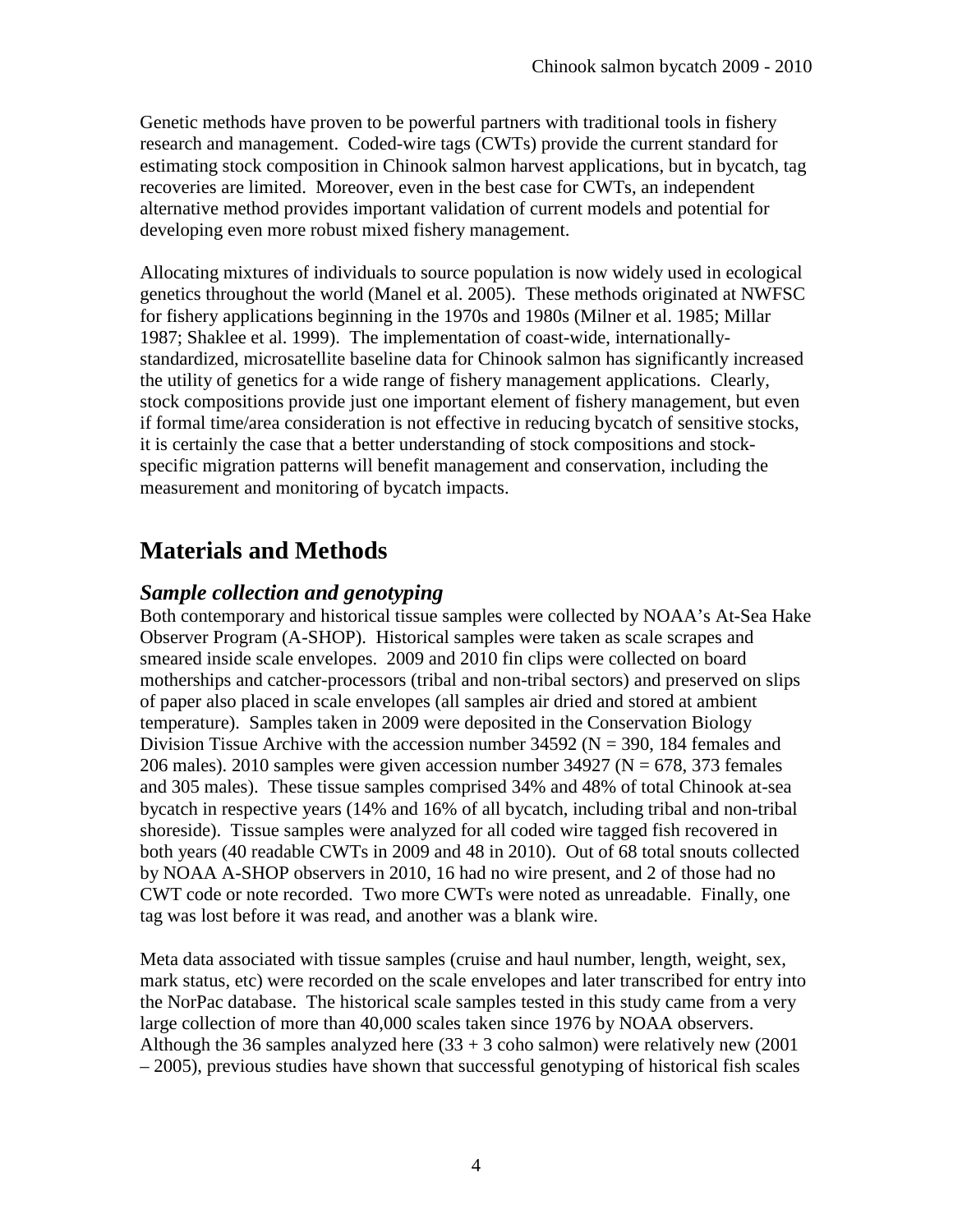depends more on the particular paper used for preservation than it does on age, per se (Moran and Baker 2002).

Samples were collected between mid-May and mid-December in both years and ranged in length and weight as follows: **2009** 24 – 104 cm (Mean =  $55.21$ , SD =  $12.87$ ), 0.15 -16.89 kg (Mean = 2.60, SD = 2.41); **2010** 28 - 113 cm (Mean = 61.7, SD = 12.76), 0.26 - 15.85 kg (Mean = 3.56, SD = 2.53). Samples were taken in **2009** between latitude 41.93333 and 48.48333 (Mean = 47.88748, SD = 0.89578) and longitude -125.40000 - -124.38333 (Mean = -124.93389, SD = 0.18403). In **2010** samples were collected between latitude 41.76667 - 48.45000 (Mean =  $46.90622$ , SD = 2.17697) and longitude  $-125.76667 - 124.38333$  (Mean =  $-125.05400$ , SD = 0.26157). Fishing depths ranged widely from 75 m to more than  $365$  m  $(40 - 200)$  fathoms). Preliminary analyses did not reveal compelling stock-specific patterns with depth, and we defer further examination of stock-specific depth distribution until more data accumulate across years.

DNA was extracted and purified by using Qiagen ® DNeasy<sup>TM[3](#page-4-0)</sup> membrane capture. Purified DNA samples were amplified and genotyped for the 13 internationallystandardized GAPS microsatellite loci (Seeb et al. 2007). Genotyping was carried out by using an Applied Biosystems 3100 Genetic Analyzer (specifics available on request).

### *Analytical methods*

 $\overline{a}$ 

We used the Rannala and Mountain (1998) algorithm for genetic mixture analysis as implemented in the ONCOR software package (Kalinowski et al. 2007, with bias correction of Anderson et al. 2008). We estimated stock composition by using fractional allocation, comparing our sample of unknown individuals to the known-origin, reference populations in the GAPS v2.2 baseline. The reporting group structure was agreed on by the GAPS collaborators for previous analysis, and is retained here (Appendix 1) for continuity with previous analyses, e.g., 2008. Additional, newly available baseline samples (version 3) might refine estimates in the lower Columbia River and Puget Sound but would not likely change the principal differences observed here.

We first compared the overall stock compositions of 2009 and 2010 bycatch, irrespective of collection date and location. We estimated 95% confidence intervals around the point estimates in each year (1000 bootstrap replicates, re-sampling both the mixture and the baseline, Kalinowski et al. 2007). Next we stratified our samples to compare a common range of collection dates and areas. Early samples were those taken between 15 May and 15 August and late period from 16 Aug and 31 December. Three spatial strata were based on the INPFC management areas: Vancouver, latitude 48.5000˚ - 47.5000˚; Columbia,  $47.4449° - 43.0000°$ ; and Eureka (northern portion),  $43.0000° - 41.7667°$  (Fig. 1). For both the stratified and overall comparisons, we also tested the overall observed differences in stock composition by using a simulated Fisher's Exact Test of pseudo counts derived from stock proportions and sample size (two or three row-by-44 column contingency test). This is a non-parametric test that is robust to unbalanced sample sizes among classes. Markov-Chain-Monte Carlo sampling was used to obtain probability

<span id="page-4-0"></span><sup>&</sup>lt;sup>3</sup> Reference to trade names does not constitute endorsement or recommendation.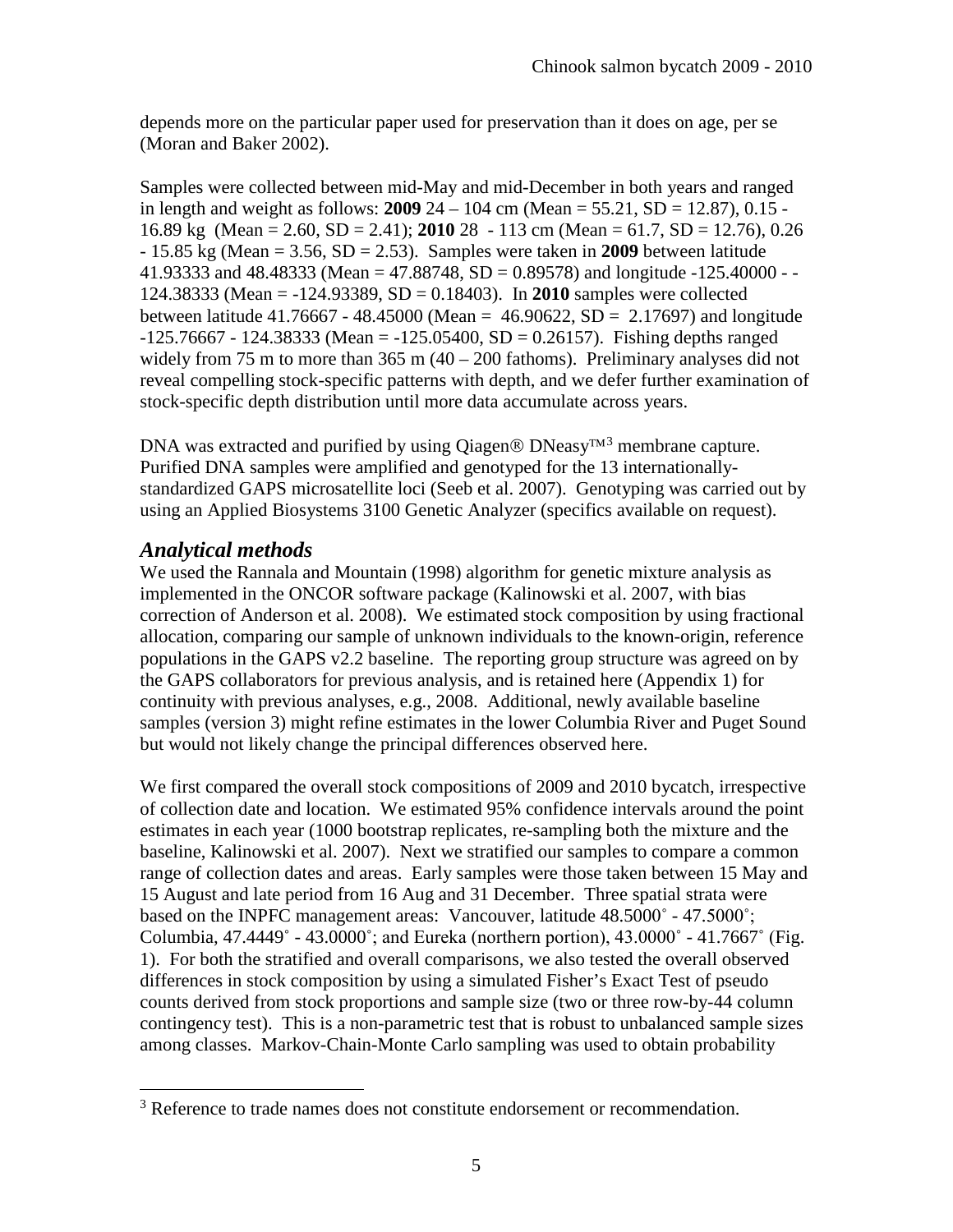estimates testing for random stock distribution between or among classes (two times or three areas).



Figure 1. The three spatial strata analyzed here were similar to the INPFC management areas: Vancouver, latitude 48.5000˚ - 47.5000˚; Columbia, 47.4431˚ - 43.1822˚; and Eureka (northern portion),  $43.1822^{\circ}$  -  $42.0000^{\circ}$ 

Individual assignment (IA) to genetic stock group was used to compare genetic results to CWT records for individual fish (Rannala and Mountain 1998). The distribution of the assignment probabilities for all the mixture samples in the study were examined to provide some context for the assignment probabilities in the CWT results. Individual assignment is less precise and accurate than fractional assignment that models stock compositions directly, irrespective of assignment of individual fish (Manel et al. 2005; Koljonen et al. 2005); nevertheless, it is useful and informative to compare individual genetic assignment results with CWT records.

## **Results**

In general, tissue quality was good and genotyping success was reasonable, however success rates differed slightly (albeit non-significantly) between 2009 and 2010. Overall data density was quite good for 2009 (with only 3.6% missing genotypes). Out of 390 fish, 296 were typed for all 13 loci, and 378 fish were typed for 10 or more loci. No fish from the 2009 collections w`as typed for fewer than five loci. Failed genotypes were uniformly distributed among loci with no obvious problem locus. Results were not as good in 2010 with nearly 11% missing data overall. Only 343 of 678 fish were typed for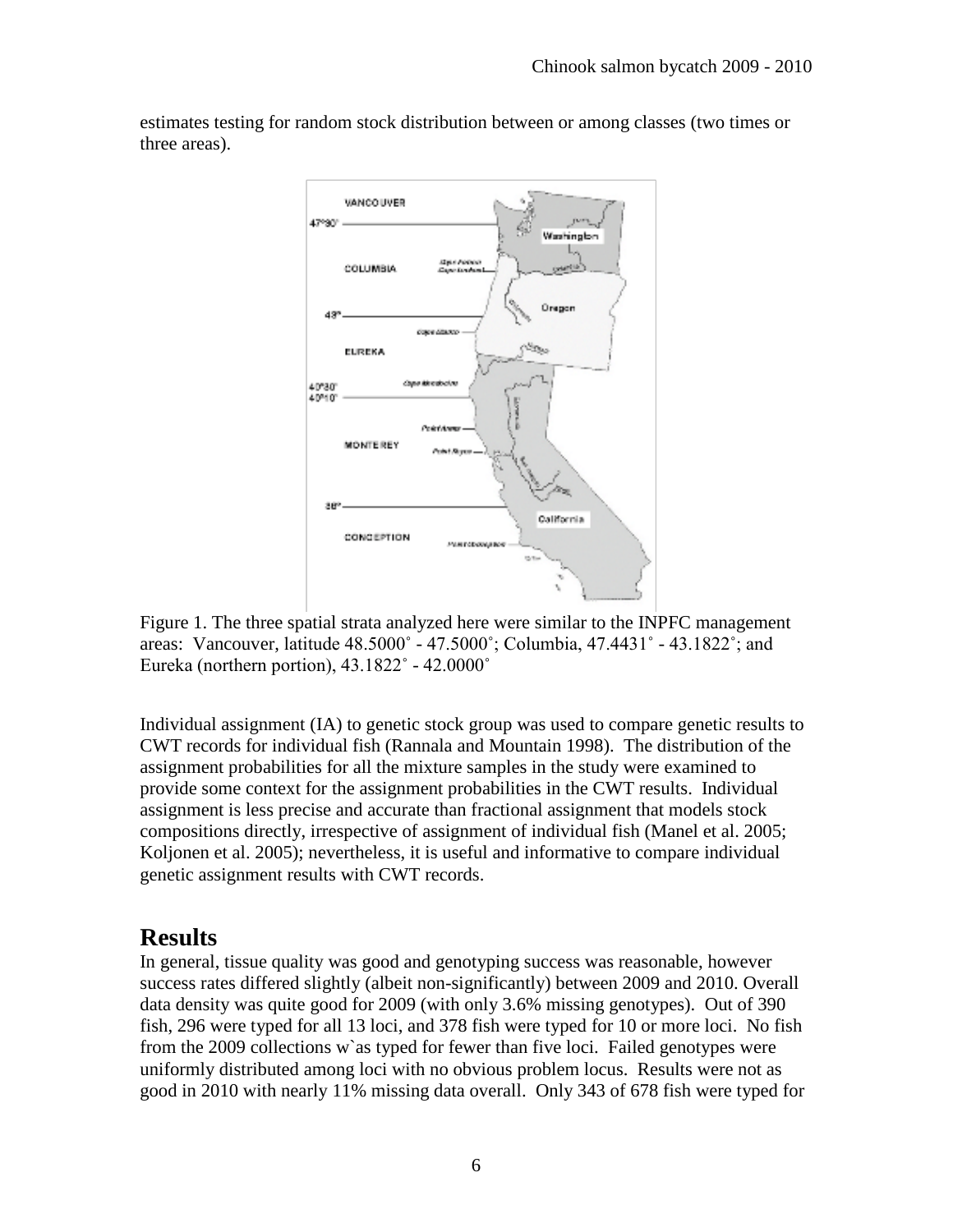all 13 loci, but 602 typed for 10 or more. Six fish failed completely for all loci in 2010. *Ogo*2 and *Omm*1080 were the two most difficult loci to amplify consistently in the 2010 analysis. About 1/3 of individuals failed to amplify for each of those loci. *Ogo*4 was the most robust locus with less than 4% missing data.

The 36 scale samples, collected between 2001 and 2005, showed excellent amplification and genotyping efficiency that was at least as good as results obtained from contemporary material (2.6% missing data overall for scales). The only goal in genotyping these test samples was to evaluate their suitability for future studies. Therefore, the test samples were not used in mixture analysis or individual assignment to population of origin.

From the 2009 bycatch samples taken at sea, 14 individuals were removed from analysis because they appeared not to be Chinook salmon (likely coho salmon, *O. kisutch*). Two pairs of duplicate tissue samples were identified in 2010, and one member of each pair was omitted from genetic mixture analysis and stock composition estimates. In both pairs of duplicate multilocus genotypes, members had identical collection site and location but had different sexes, lengths, and weights. The level of variability at these microsatellite markers provides an absolute fingerprint that uniquely identifies every individual fish. Extensive theory and empirical observation indicate that tissue samples that are identical for six or more loci, with no other mismatches, are likely taken from the same fish (data not shown). The samples in question matched perfectly at all 13 loci.

#### *Stock composition estimates*

Chinook bycatch in 2009 and 2010 had a more northerly distribution than in 2008 and showed a highly significant difference in stock composition ( $P \le 0.000001$ ). Mid-Oregon and southern-coastal stocks and Central Valley fall run fish all contributed lower proportions in 2009 and 2010. West Cascade (Lower Columbia River) stocks remained relatively constant, but Spring Creek Group tules, Upper Columbia River summer/falls and Snake River falls all showed an increase over 2008. Hood Canal and northern Puget Sound increased markedly in 2009, as did South Thompson. Lower Fraser River showed the most dramatic increase, rising in relative proportion to more than 25%. In 2009 and 2010, lower Fraser River populations contributed far more to bycatch than any other stock group—in fact, more than the next two or three contributors combined (Fig. 2).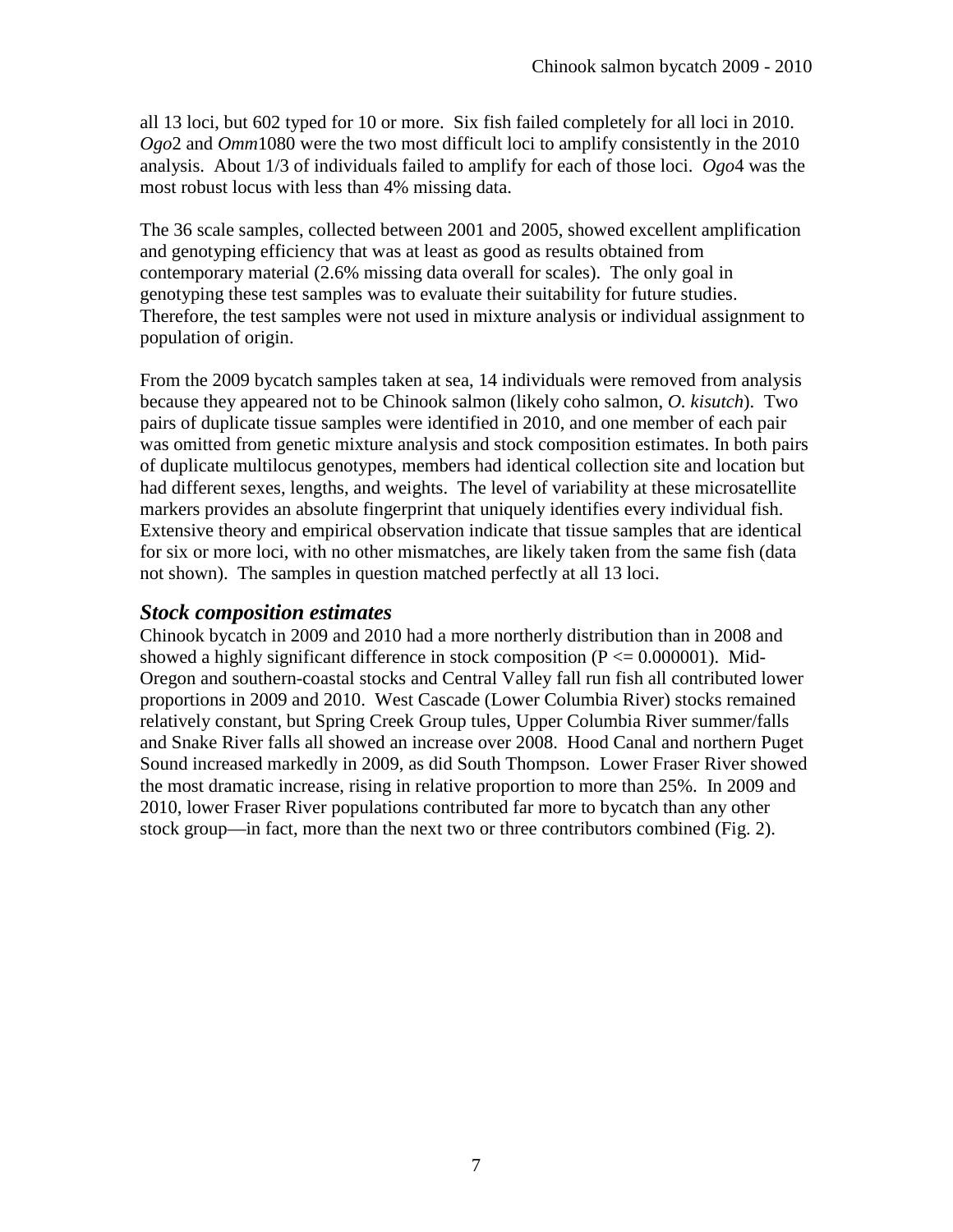Chinook salmon bycatch 2009 - 2010



Figure 2. Overall stock composition estimates for Chinook bycatch in the 2008 – 2010 Pacific hake fishery, all areas and times (three panels above ordered by year). To facilitate comparison, all genetic stock groups are included in all plots (even if the estimate was zero in a given year). Stocks are ordered South to North from left to right.

## *Spatial and temporal stratification of stock composition*

In both 2009 and 2010, southern stocks were abundant early in the season between mid May and mid Aug but then declined later as northern stocks increased (Fig. 3). Although the distribution of Columbia River stocks differed slightly between 2009 and 2010, those years were similar and showed a temporal pattern almost opposite that of 2008, when northern stocks were more abundant in the early period and declined later. These temporal differences within years were highly statistically significant in both 2009 and 2010 (*P* < 0.000001).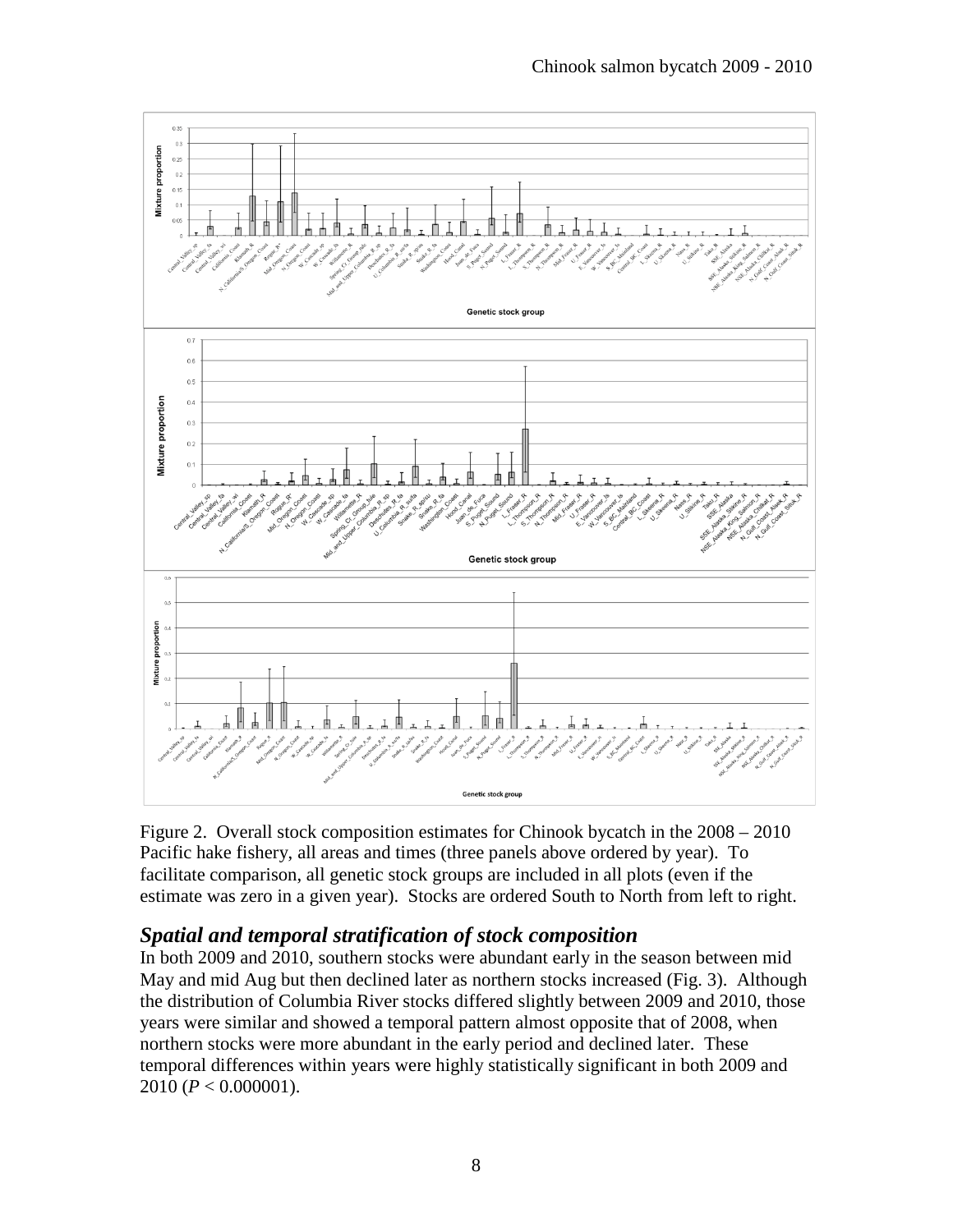

Figure 3. Stock composition of Chinook salmon bycatch from early and late periods in the 2009 (upper) and 2010 (lower) Pacific hake fishery. Early samples were taken between 15 May and 15 August, late period from 16 August to 24 December. The early southern stock abundance and late northern was opposite to that seen in 2008.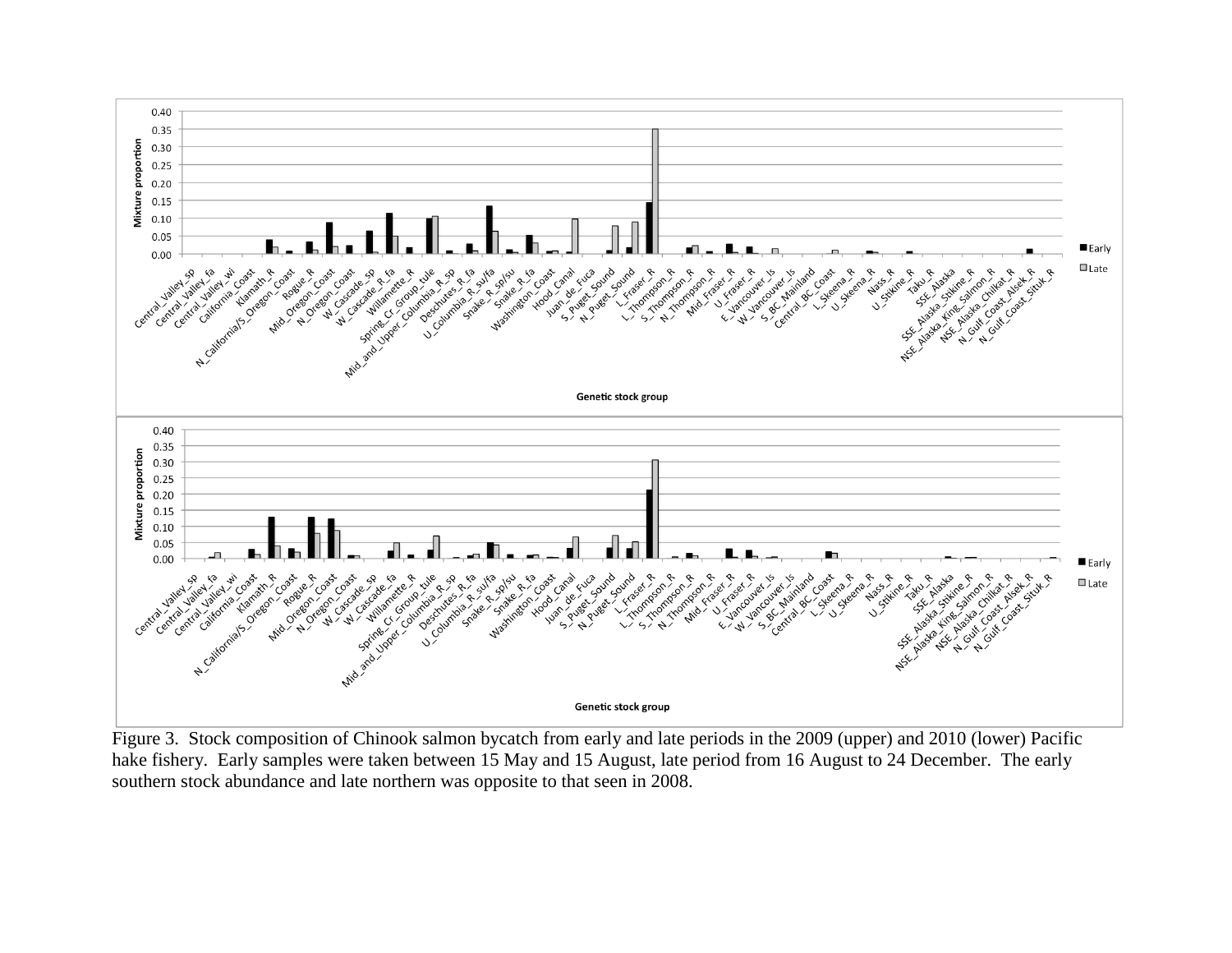Stratification of stock compositions by INPFC area showed similar broad-scale results to 2008. Bycatch in the Eureka Area, the southern-most area sampled here, was dominated by southern stocks, transitioning to Columbia River stocks in the Columbia area (Fig. 4). In the Vancouver Area, the northern-most area, Columbia River stocks remained abundant. Southern stocks were still present, but general stock composition transitioned to Puget Sound and Fraser River stocks. The Lower Fraser genetic stock group contributed more than 30% of the Chinook salmon bycatch in the Vancouver area. Bycatch in the Eureka Area was very small and stock composition was not significantly different from the Columbia Area ( $N = 7$  and 62, respectively,  $P = 0.373020$ ). All other within-year differences between and among areas were highly significant (from  $P \leq$ 0.000001 to  $P = 0.006$ ).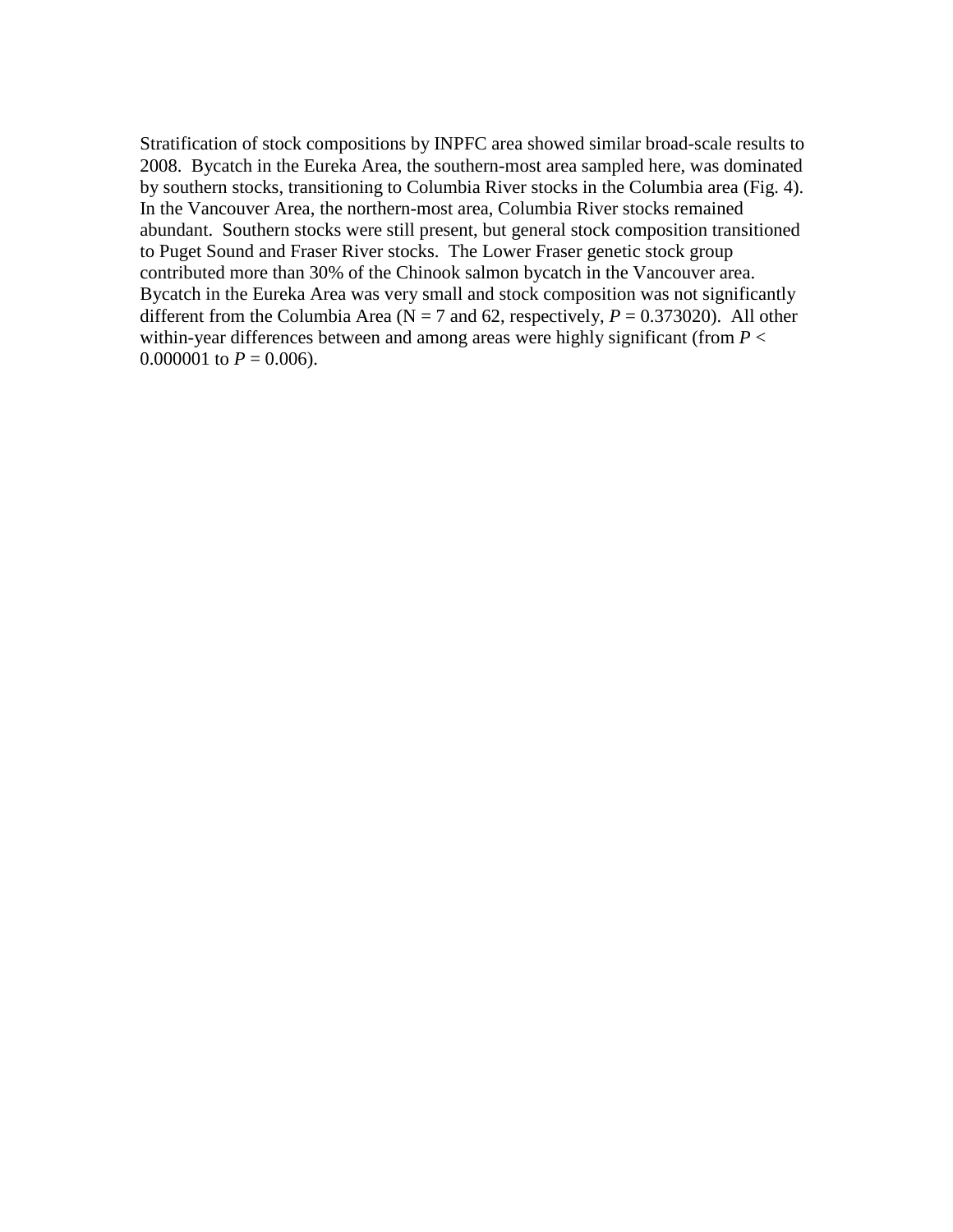

Figure 4. Chinook salmon bycatch stock compositions stratified by area for 2009 (above) and 2010 (below). Three spatial strata were based on the INPFC management areas: Eureka (northern portion), 43.0000˚ - 41.7667˚; Columbia, 47.4449˚ - 43.0000˚; and Vancouver, latitude 48.5000˚ - 47.5000.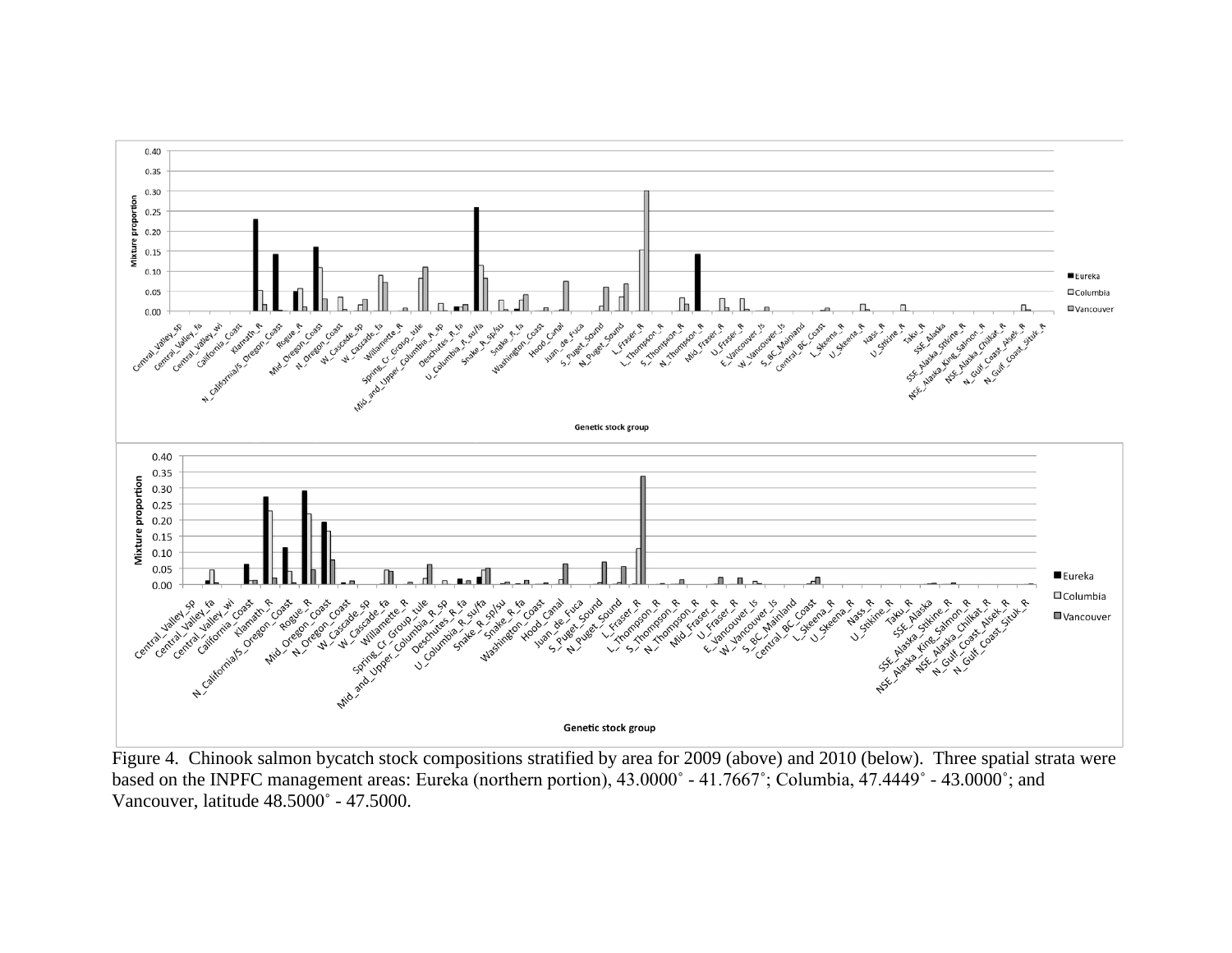#### *ESA-listed stocks in 2009 and 2010 bycatch*

Several genetic stock groups that include ESA-listed populations showed statistically significant contributions to these bycatch mixtures (95% confidence limits not overlapping zero). It is important to note that these are conservative estimates for actual impacts on ESA-listed populations. In each case, only a portion of the fish attributed to our genetic stock groups are actually protected by Rule 4.d. take restrictions under the ESA. Despite those caveats, these results are provided to help managers infer potential take on listed populations, not only in the Pacific hake fishery, but in other fisheries that take a wide range of fish sizes. In 2009, these listed stock groups included West Cascade spring and fall groups along with Spring Creek Group tules (2.8%, 7.4%, and 10.3%), Snake River falls (3.9%), Hood Canal (6.2%), and Northern and Southern Puget Sound (6.2% and 5.2%). In 2010, Southern Puget Sound remained constant at 5.2%, but all other listed stocks declined in the fishery relative to unlisted stocks. West Cascade spring-run fish disappeared completely in 2010, and fall-run fish and tules each declined by half to 3.6% and 4.8%. Hood canal and Northern Puget Sound each declined slightly to 4.9% and 4.2% in 2010. Again, these are not ESU impacts, per se. They must instead be view as point estimates for genetic stock groups that contain both listed and unlisted fish. Inference of the former will require additional adjustments that are beyond the scope of this report.

#### *Distribution of P-values for individual assignment*

The average assignment probability for individual fish collected in 2009 was 0.91 (standard deviation  $0.087$ , range  $0.697 - 1.000$ , Fig. 5). In 2010, mean assignment probabilities were lower (0.851) than in 2009, likely due to a larger fraction of missing genotypic data. Values ranged from  $0.674 - 1.000$  with standard deviation 0.091. Although not a statistically significant difference, genotyping success was notably lower in 2010 than in 2009. It is unclear whether the difference in genotyping success was due to sampling conditions (e.g., excessive moisture that delayed tissue desiccation and preservation) or laboratory procedures (e.g., poor reagent-batch quality). Ordinarily, the effect of missing genotypes would be to increase the confidence limits on the stock composition estimates (Fig. 2); however, 2010 sample size was considerably larger than 2009 (678 versus 390), increasing precision on stock composition estimates despite reduced confidence in individual fish assignment.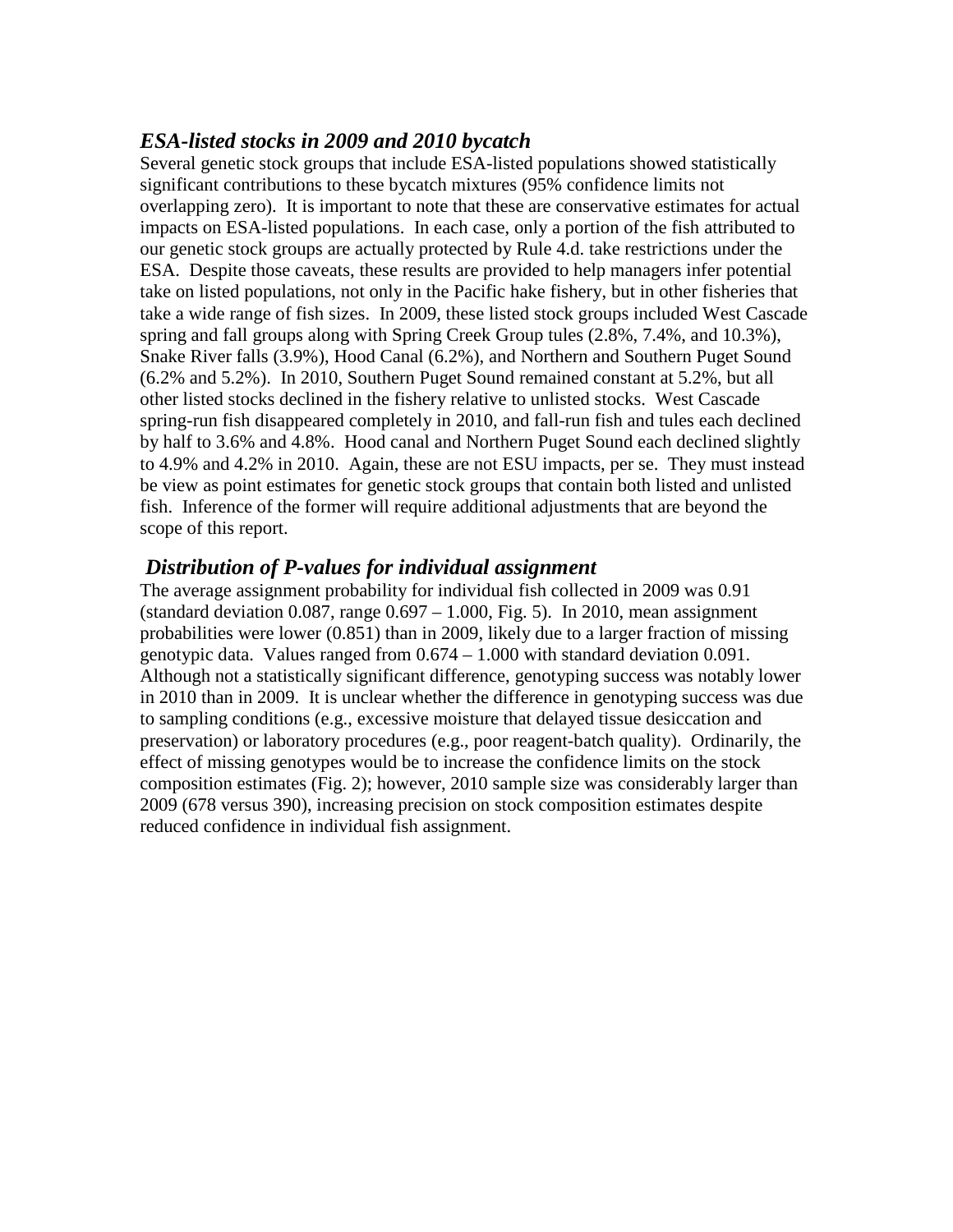

Figure 5. Average individual genetic assignment probabilities by genetic stock group for the Chinook salmon taken as bycatch in US West Coast Pacific hake fisheries in 2009 and 2010. Stock groups are ordered by increasing latitude, but not all groups are included in both plots.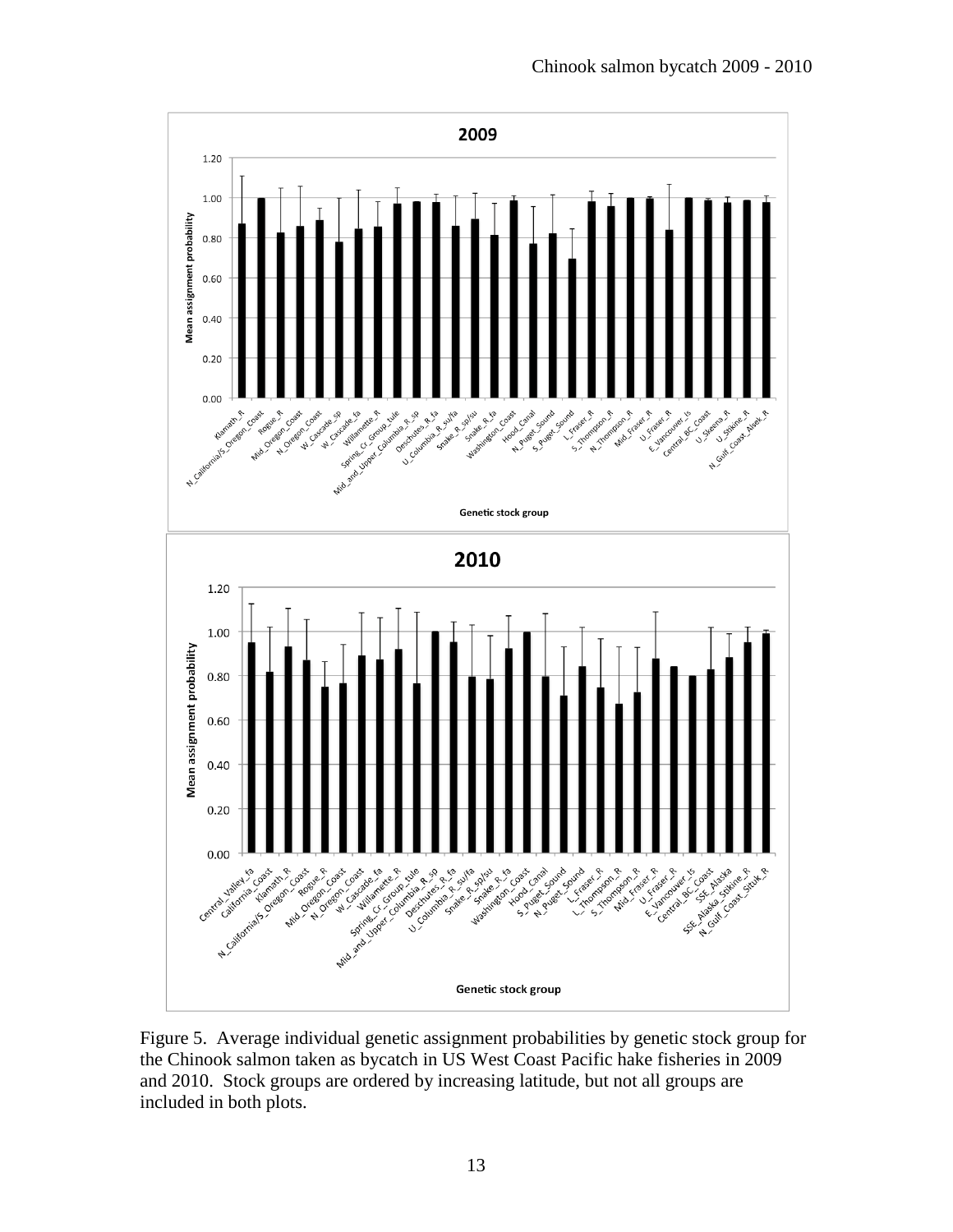#### *Comparison of genetic assignment and CWTs*

Of 40 readable CWTs collected in 2009, 21 matched perfectly for genetic assignment and CWT stock (Appendix 2). Of 16 mismatches, 12 were among genetically similar stocks and were not unexpected (e.g., LYONS FERRY HATCHERY or SNAKE R-LOWR 33.0002 stocks assigned to the genetically similar Upper Columbia River summer/fall stock; or GEORGE ADAMS (PURDY) assigned to South Puget Sound fall). Two more mismatches were unexpected but not impossible. However, two remaining misassignments were completely unexpected and unexplained: 1) Sample number 501922, SNOUT\_NUM 3705, tag\_code 612513, stock\_location\_name LYONS FERRY HATCHERY assigned to the Hood Canal genetic stock group. 2) Sample number 502793, SNOUT\_NUM 1786 (NOTES "504 949"), tag\_code 025650 S-HARRISON R assigned to Mid\_Fraser\_R. The probability that sample number 502793 arose from the Lower Fraser genetic stock group was very small according to our analysis ( $P =$ 0.00024). Extensive leave-one-out, jackknife testing of the baseline samples suggests mis-assignment of Mid-Fraser fish to the Lower Fraser is unlikely. Of 364 fish collected from five Mid-Fraser populations, treated one at a time as unknowns (as were the CWT samples), none assigned to the Lower Fraser. One or both of these tags might have errors associated with them, either related to sample identity (e.g., the note associated with 502793), or to transcription errors uploaded to the RMIS database. Parent-based tagging studies observed a rate of 5% for such errors (CWTs with incorrect origins recorded in RMIS) (E. Anderson, unpubl.<sup>[4](#page-13-0)</sup>). Results were similar in 2010 with excellent concordance between genetic assignment and CWTs, but with some mismatches between genetically similar stocks that might be simple genetic misassignments (e.g., the correct stock is often the second most likely group of origin). Again, however, 3 samples out of 48 had stock assignments that were completely inconsistent with the CWT origin and remain unexplained.

## **Discussion**

Considering three years of bycatch samples,  $2008 - 2010$ , genetic results are consistent with general information from CWTs in that stock compositions are substantially driven by distribution of effort and the areas fished. In 2009, relative to 2008, bycatch shifted to northern stocks, reflecting at least in part, a more northerly distribution of fishing effort (data not shown). In both 2009 and 2010, Lower Fraser River populations became major contributors, jumping from 7.2% in 2008 to more than 25% in both 2009 and 2010. The southern stocks, such as Klamath, Rogue, and Mid-Oregon Coast, which were major contributors in 2008, were replaced in 2009 by Columbia River stocks, West Cascade falls, Spring Creek Group tules, and Upper Columbia summer/falls. The southern stocks were again more abundant in 2010, showing an intermediate distribution relative to 2008 and 2009. Those relationships were consistent with the mean latitudes of bycatch samples take in the 3 consecutive years (45.03, 47.89, and 46.91)—the farther north the fishery, the greater the general impact on northern stocks and vice versa.

<span id="page-13-0"></span><sup>4</sup> Presentation at the annual meeting of the American Fisheries Society, Seattle 2011  $\overline{a}$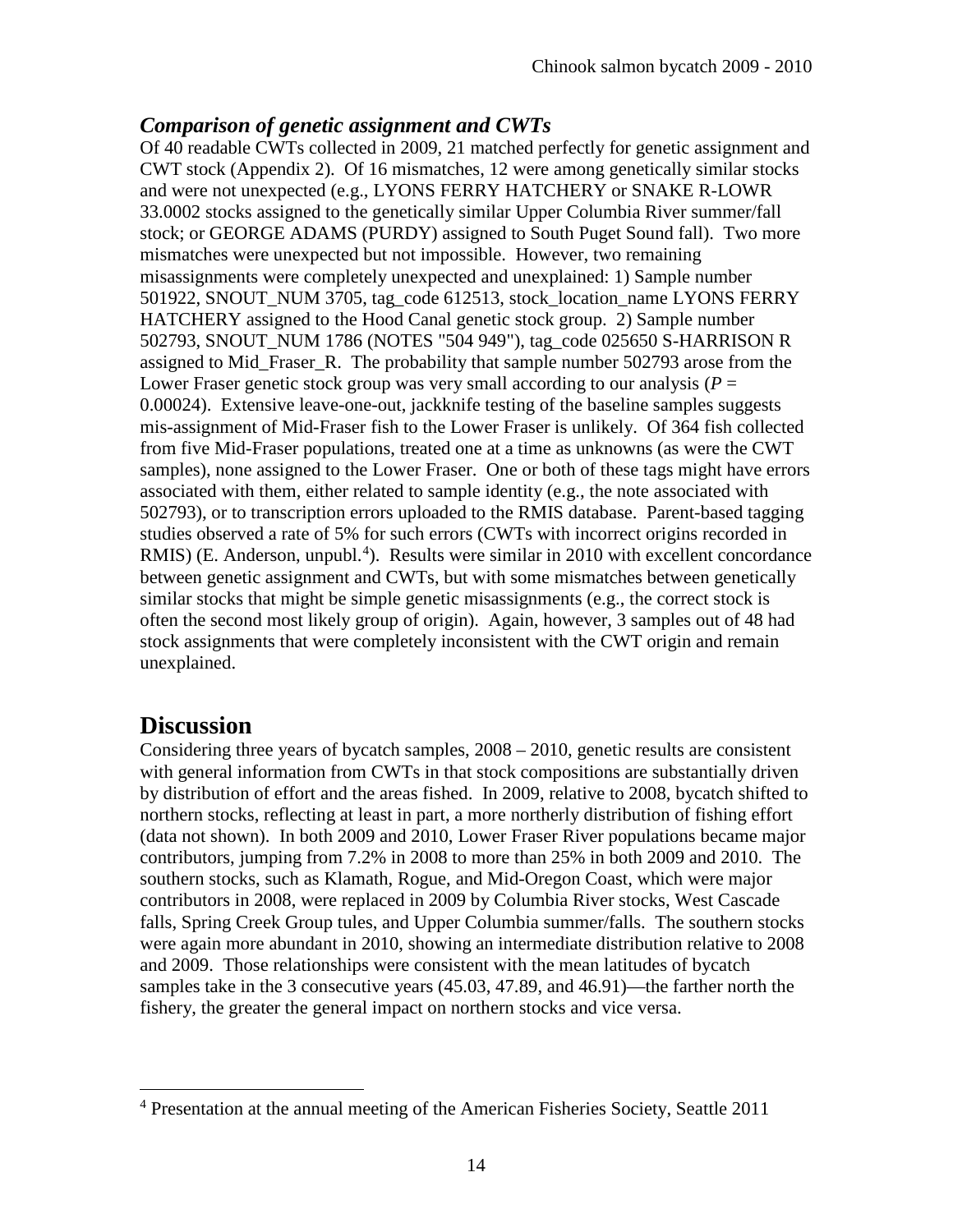Although these patterns are clearly influenced by the distribution of fishing effort, it's not the case that impacts could be predicted entirely by distance from the source stocks. It's well known that particular stocks have different migratory routes that put them in specific areas at particular times in their life history (Winans et al. 2001; Weitkamp 2010). For example, Chinook salmon stocks south of Cape Blanco tend to migrate to the south, whereas those to the north of Cape Blanco tend to migrate in a northerly direction (Myers et al. 1998). Indeed, it is this stock-specific migratory behavior and oceanographic preference that we seek to further characterize and eventually exploit to help minimize bycatch impacts on sensitive stocks without limiting harvest.

In addition to stock-specific migratory patterns, our results are probably influenced by demographics. The most dramatic example is evident in the very large number of Lower Fraser fish in recent bycatch. In 2009 there was an especially large return of 3-year-old fish to the Fraser (REF), which undoubtedly contributed to larger stock composition estimates observed in this study in 2009 and 2010.

#### *Variation in stock composition in time and space*

The change in stock composition through time between early and late periods was similar in 2009 and 2010 but almost exactly opposite to that seen in 2008. In the early period of 2009 and 2010 (mid-May to mid-August), southern stocks were relatively abundant but were then replaced in the later period by major contributors in the north. This difference in stock timing might be related to the geographic distribution of bycatch in these years. The mean latitudes of sample collections in 2009 and 2010 were around 47 and 48, respectively, whereas 2008 had a more southerly distribution with mean latitude just above 45. The latitudinal effect was more clearly implicated in the area strata where strong apparent association was seen with source population proximity. For example, the Lower Fraser stock group contributed strongly to essentially all time and area strata, except the Eureka Area, in both early and late periods. Eureka is of course the southern most area, whereas the Lower Fraser is the northern most genetic stock group that contributed significantly to our bycatch samples. Clearly, time and area are likely confounded to some unknown degree. Future analyses will examine the interaction of time and area, as well as association of stocks with particular oceanographic conditions (biotic and abiotic).

#### *Genetic assignment and CWT mismatches*

It is becoming a familiar pattern when comparing CWTs taken at sea to genetic assignments that most assignments are spot on, and most of the mismatches that do occur are easily explained as normally expected variance associated with the method. However, there are almost always a few samples that have genetic assignments that mismatch the CWT origin and cannot be easily explained as normal errors. We actually have a great deal of experience with genetic assignment of known-origin samples treated as unknowns. The entire baseline of more than 20,000 known-origin individuals has been subjected to extensive leave-one-out jackknife testing. In this procedure, one sample is removed from the baseline, allele frequencies recalculated, and the left-out sample is assigned back to the baseline exactly like an unknown mixture sample or CWT. Leave-one-out misassignment rates and the distribution of those misassignments provide an expectation against which CWT misassignments can be compared. Experience with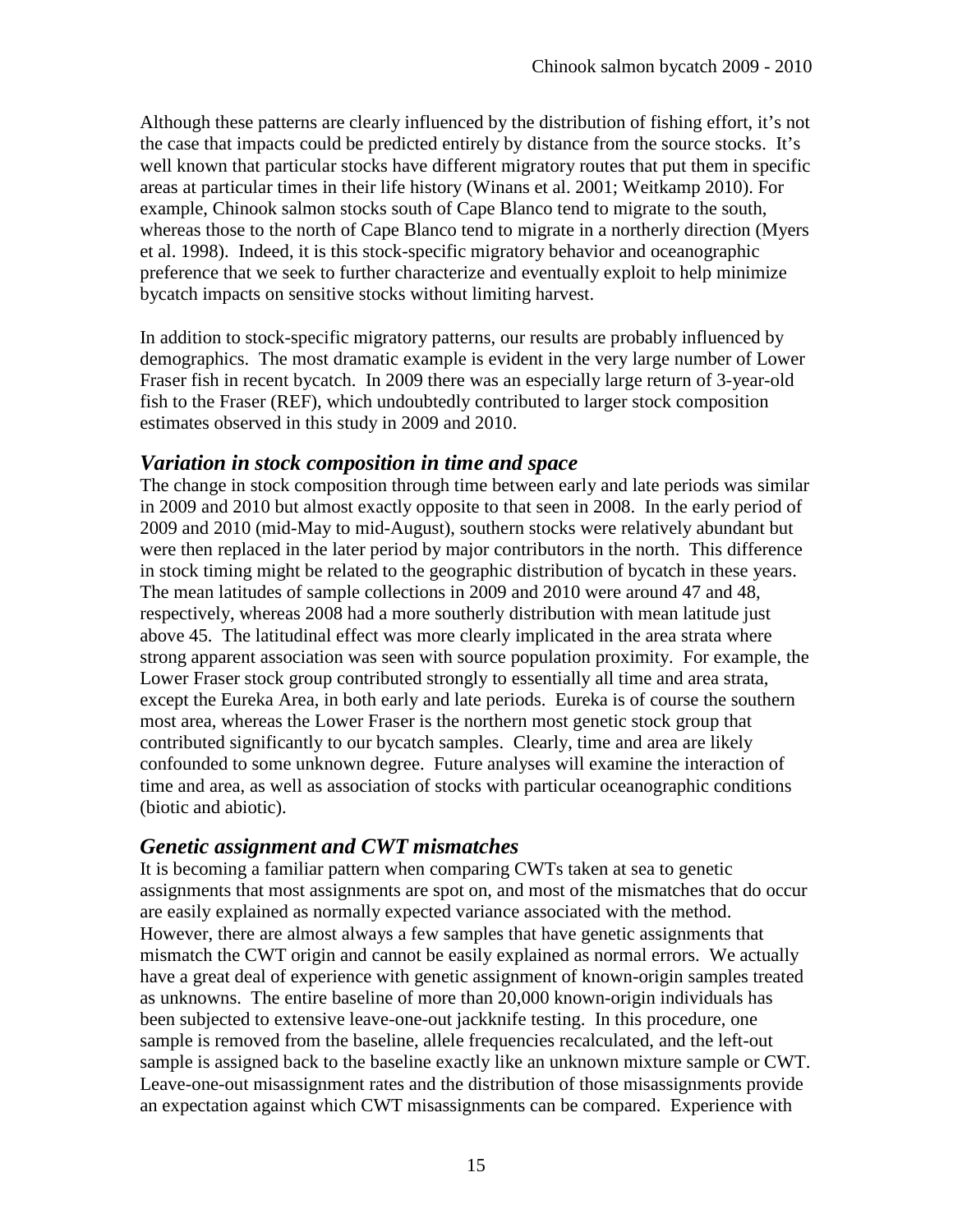both bycatch and Chinook salmon harvest shows that about 5% of genetic assignments are fundamentally irreconcilable with the CWT records, e.g., essentially zero probability of a fish with the observed genotype having come from the population of origin recorded in RMIS<sup>[5](#page-15-0)</sup>. This  $\sim$ 5% observation is exactly consistent with known errors in CWT origin recorded in RMIS for ocean-caught fish (E. Anderson, unpubl. results from parent-based tagging). What is needed is a systematic meta-analysis across all available genetic studies that have examined CWT samples. Comparison of those results with fin clips taken from parr at the hatcheries that implant CWTs would allow us to confirm or refute the common observation that mismatch of CWT and genetic origin is more common in fishery samples than in true known-origin fish (i.e., parr sampled at the hatchery).

#### *Genetic stock groups that contain ESA-listed populations*

Impacts on ESA-listed stocks always raise concern among fishery managers. Again, we emphasize that the results reported here allow at best a general approximation of those impacts and only with very careful consideration of the relative numbers of listed and unlisted fish in our genetic stock reporting groups.

The proportion of the overall bycatch that came from listed genetic stock groups differed dramatically among years. 2009 had a substantially higher proportion of fish from these groups than were observed in 2008 or 2010 (42% in 2009 compared to 27.5% in 2008 and 24.8% in 2010). This may relate to the latitude at which bycatch was encountered, with 2009 showing the most northerly distribution of the 3 years.

Prudent management and compliance with the Magnuson-Stevens Fishery Conservation and Management Act dictate that management protects the weakest stocks in a mixed fishery. Our stock composition estimates provide some of the only data available to support NOAA's obligation to measure and monitor bycatch of listed stocks.

#### *Conclusion*

 $\overline{a}$ 

Genetic sampling of Chinook salmon bycatch largely confirm and strengthen general knowledge about stock distribution from CWT recoveries and previous genetic studies that used allozymes (Winans et al. 2001). It's clear that both time and area are important drivers of stock composition in ocean fisheries, whether directed harvest or inadvertent bycatch. Moreover—again consistent with previous studies—stock composition cannot be modeled as a simple diffusion process, with distance from a putative contributor being directly related to stock composition. First, timing plays a role, with different stocks entering different stages of their migration at different ages and at different times of the year (Meyers et al. 1998). Also, different stocks exhibit different migratory pathways (Weitkamp 2010) and probably different predisposition for different oceanographic conditions and prey resources. In the next phase of our work, we will begin to examine these relationships across longer periods of time. We'll continue our annual analyses of

<span id="page-15-0"></span><sup>5</sup> It should be noted that leave-one-out jackknife testing is generally carried out on fish with complete multilocus genotypes, making those results more optimistic than should be expected for normal fishery samples with missing genotypes for some loci. For individual samples, however, the assignment probabilities are robust to missing loci, which are modeled explicitly. Our CWT mismatches are not explained by missing data.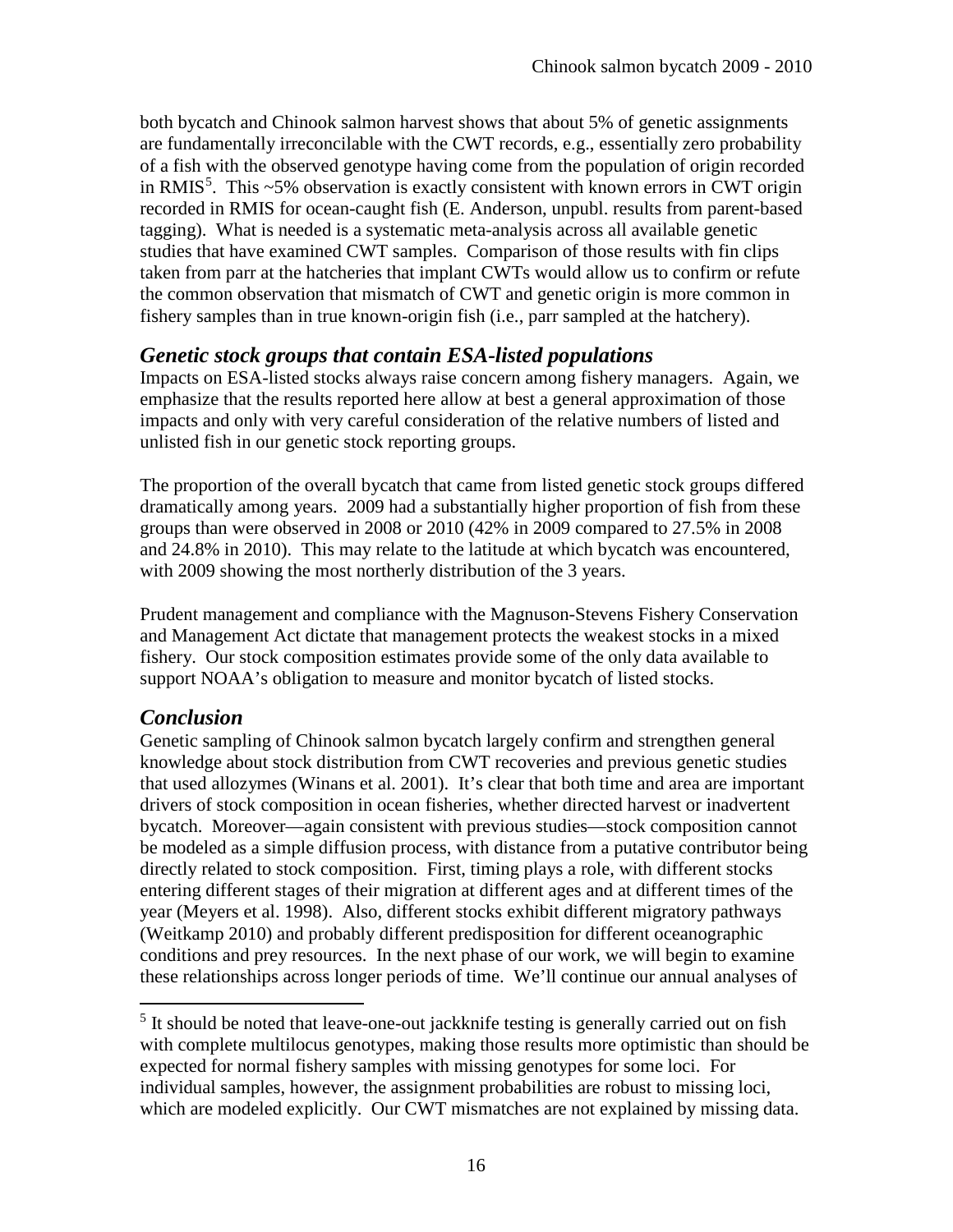contemporary Chinook salmon bycatch in the Pacific hake fishery, but we'll also analyze samples from the 1980s and 2000s to compare those warm-regime years with the contemporary cool-regime samples. The power of historical data in predictive modeling clearly has its limits. Nevertheless, thousands of historical bycatch samples are now accessible through molecular technology. This new resource, dating back to the 1970s might provide our best hope of understanding how stock composition and ESA impacts might change with climate.

## **Acknowledgements**

This report benefitted from comment by multiple reviewers. We appreciate discussions with Peter Dygert that helped us refine our expectations for the utility of GSI data in the context of the US West Coast Pacific hake fishery. Thanks also to David Teel for discussion of lower Columbia River genetic stock groups. We especially thank the fishers of the hake fleet and observers for NOAA's At-Sea Hake Observer Program who cooperated to collect the tissue samples and associated biological data that allowed this research.

## **References**

- Anderson, E.C. R.S. Waples, and S.T. Kalinowski. 2008. An improved method for predicting the accuracy of genetic stock identification. CJFAS 65:1475-1486.
- Beacham, T.D., K.L. Jonsen, J. Supernault, M. Wetklo, L. Deng, and N. Varnavskaya. 2006. Pacific Rim population structure of Chinook salmon as determined from microsatellite analysis. Tran. Amer. Fish. Soc. 135:1604–1621.
- Bellinger, M.R., M. Banks, and P. Lawson. 2009. Mixed Stock Analysis of Chinook Salmon in Pacific Whiting (Hake) Bycatch Collected Shoreside in Newport, Oregon. *Preliminary Report 5/21/2009*. Project CROOS (Collaborative Research on Oregon Ocean Salmon). [www.PacificFishTrax.org](http://www.pacificfishtrax.org/) & [www.projectCROOS.com](http://www.projectcroos.com/)
- Kalinowsi, S. T., K. R. Manlove, and M. L. Taper. 2007. ONCOR A computer program for Genetic Stock Identification. . Department of Ecology, Montana State University, Bozeman MT 59717. Available for download from [http://www.montana.edu/kalinowski.](http://www.montana.edu/kalinowski)
- Koljonen, M-L., J.J. Pella, and M. Masuda. 2005. Classical individual assignments versus mixture modeling to estimate stock proportions in Atlantic salmon (*Salmo salar*) catches from DNA microsatellite data. Can. J. Fish. Aquat. Sci. 62: 2143- 2158.
- Manel, S. O.E. Gaggiotti, and R.S. Waples. 2005. Assignment methods: matching biological questions with appropriate techniques.
- Millar, R.B. 1987. Maximum likelihood estimation of mixed stock fishery composition. CJFAS 44:583 – 590.
- Milner, G.B., D.J. Teel, F.M. Utter, and G.A. Winans. 1985. A genetic method of stock identification in mixed populations of Pacific salmon, *Oncorhynchus* spp. Marine Fisheries Review 47:1-8.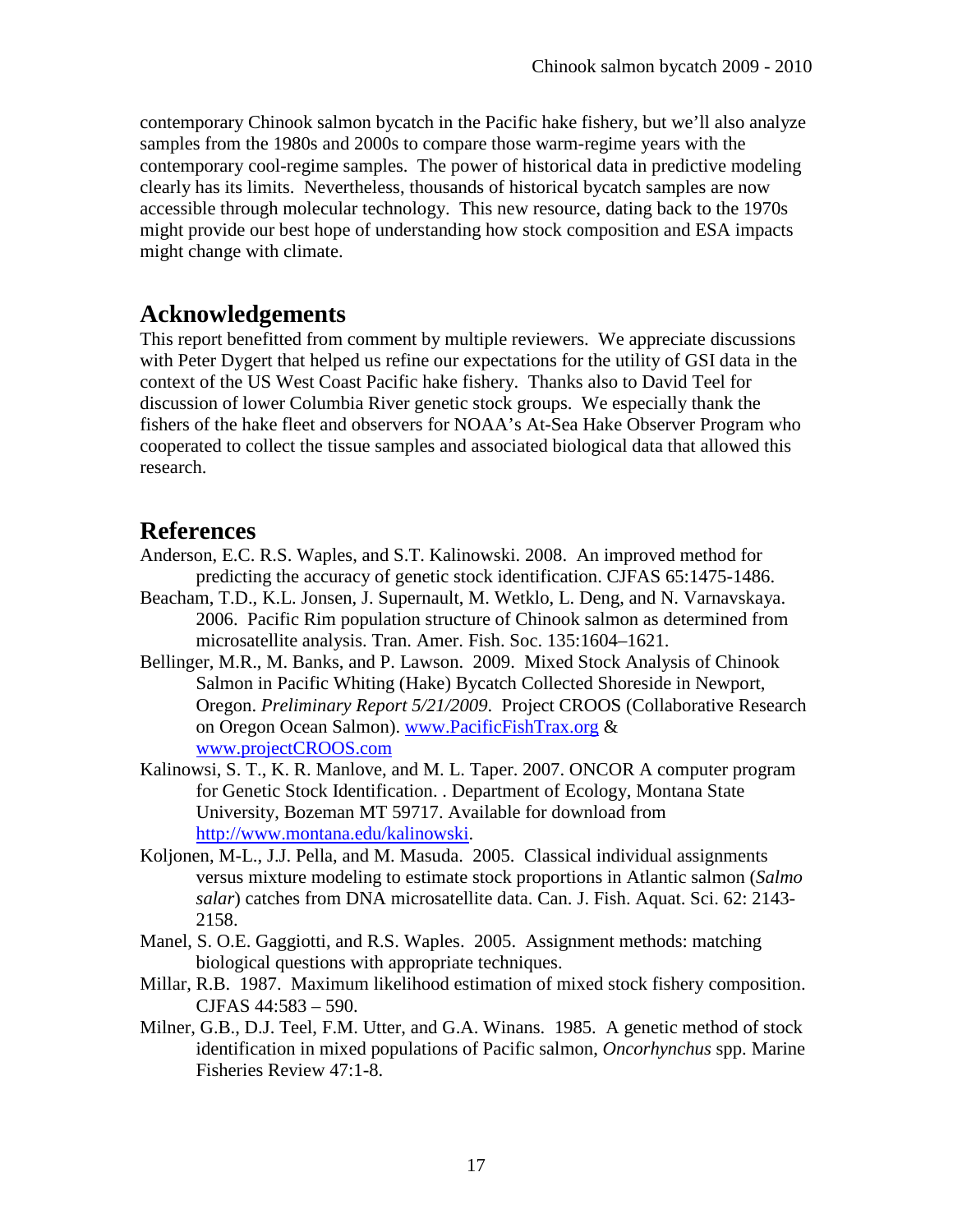- Moran, P. and J. Baker. 2002. Polymerase chain reaction inhibition in historical fish scale mounting cards. Trans. Amer. Fish. Soc. 131:109-119.
- Moran, P., E. Iwamoto, R. Shama, and V. Tuttle. 2009. Chinook salmon bycatch stock composition estimates in the 2008 Pacific hake fishery. A report to the Northwest Regional Office, NOAA Fisheries. Available from Northwest Fisheries Science Center, [www.nwfsc.noaa.gov/.](http://www.nwfsc.noaa.gov/)
- Myers, J.M., R.G. Kope, G.J. Bryant, D. Teel, L.J. Lierheimer, T.C. Wainwright, W.S. Grand, F.W. Waknitz, K. Neely, S.T. Lindley, and R.S. Waples. 1998. Status review of chinook salmon from Washington, Idaho, Oregon, and California. U.S. Dept. Commer., NOAA Tech. Memo. NMFS-NWFSC-35, 443 p.
- Pella, J., and M. Masuda. 2006. The Gibbs and split–merge sampler for population mixture analysis from genetic data with incomplete baselines. Can. J. Fish. Aquat. Sci. 63: 576–596.
- Rannala, B., and Mountain, J.L. 1997. Detecting immigration by using multilocus genotypes. Proc. Natl. Acad. Sci. USA. 94: 9197–9201.
- Seeb, L.W., A. Antonovich, M.A. Banks, T.D. Beacham, M.R. Bellinger, S.M. Blankenship, M. Campbell, N.A. Decovich, J.C. Garza, C.M. Guthrie III, T.A. Lundrigen, P. Moran, S.R. Narum, J.J. Stephenson, K.J. Supernault, D.J. Teel, W.D. Templin, J.K. Wenburg, S.F. Young, and C.T. Smith. 2007. Development of a standardized DNA database for Chinook salmon. Fisheries 32:540-552.
- Shaklee, J.B., T.D. Beacham, L. Seeb, and B.A. White. 1999. Managing fisheries using genetic data: case studies from four species of Pacific salmon. Fisheries Research 43:45-78.
- Teel, D.J., P.A. Crane, C.M. Guthrie III, A.R. Marshall, D.M. VanDoornik, W.D. Templin, N.V. Varnavskaya, and L.W. Seeb. 1999. Comprehensive allozyme databasse discriminates Chinook salmon around the Pacific Rim. (NPAFC document 440) 25p. Alaska Department of Fish and Game, Division of Commercial Fisheries, 333 Raspberry Road, Anchorage, Alaska USA 99518
- Weitkamp, L. 2010. Marine distributions of Chinook salmon from the West Coast of North America determined by coded wire tag recoveries. Transactions of the American Fisheries Society 139:147–170.
- Winans, G. A., Viele, D., Grover, A., Palmer-Zwahlen, M., Teel, D. J., Van Doornik, D. M. 2001. An Update of Genetic Stock Identification of Chinook Salmon in the Pacific Northwest: Test Fisheries in California. Reviews in Fisheries Science, 9:213-237.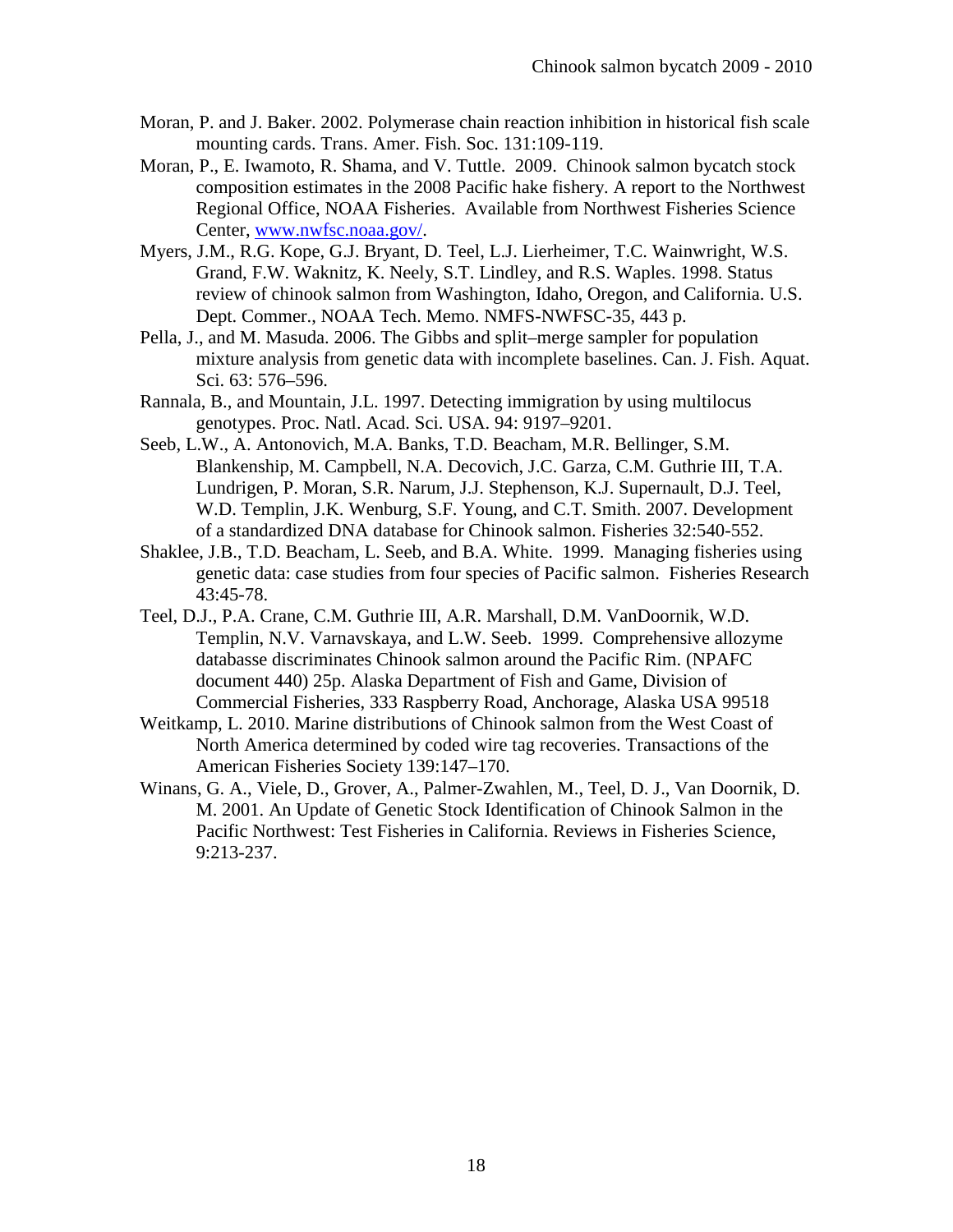| <b>FRAM</b> stock<br>Genetic stock group<br>population<br>Not included in FRAM<br>Central_Valley_sp<br>MillCrsp<br>Not included in FRAM<br><b>ButteCrSp</b><br>Central_Valley_sp<br>Not included in FRAM<br>Central_Valley_sp<br>DeerCrsp<br>Central_Valley_fa<br>FeatherHsp<br>Sacramento_Fall<br>Central_Valley_fa<br><b>StanislausR</b><br>Sacramento_Fall<br>Sacramento Fall<br>Central_Valley_fa<br><b>ButteCrf</b><br>Sacramento Fall<br>Central_Valley_fa<br>FeatherHfa<br>Sacramento_Fall<br>Central_Valley_fa<br><b>BattleCr</b><br>Not included in FRAM<br>Central_Valley_wi<br>SacramentoH<br>Not included in FRAM<br>California_Coast<br><b>RussianR</b><br>Not included in FRAM<br>California_Coast<br>EelR<br>Not included in FRAM<br>Klamath_R<br>TrinityHf<br>Not included in FRAM<br>Klamath_R<br>TrinityHsp<br>KlamathRfa<br>Not included in FRAM<br>Klamath R<br>Not included in FRAM<br>N_California/S_Oregon_Coast<br>ChetcoR<br>Not included in FRAM<br>Rogue_R<br>ColeRiversH<br>Not included in FRAM<br>Rogue_R<br>ApplegateCr<br>Not included in FRAM<br>Mid_Oregon_Coast<br>SiuslawR<br>Not included in FRAM<br>Mid_Oregon_Coast<br>UmpquaH<br>Not included in FRAM<br>MillicomaR<br>Mid_Oregon_Coast<br>Mid_Oregon_Coast<br>Not included in FRAM<br>CoosH<br>Not included in FRAM<br>Mid_Oregon_Coast<br><b>SCoosH</b><br>Not included in FRAM<br>Mid_Oregon_Coast<br>ElkH<br>Not included in FRAM<br>Mid_Oregon_Coast<br><b>SixesR</b><br>Not included in FRAM<br>Mid_Oregon_Coast<br>SUmpquaH<br>Not included in FRAM<br>Mid_Oregon_Coast<br>CoquilleR<br>AlseaR<br>Oregon_Coast_Fall<br>N_Oregon_Coast<br>Oregon_Coast_Fall<br>N_Oregon_Coast<br>NehalemR<br>N_Oregon_Coast<br>SiletzR<br>Oregon_Coast_Fall<br>Oregon_Coast_Fall<br>N_Oregon_Coast<br>KilchisR<br>Oregon_Coast_Fall<br>N_Oregon_Coast<br>NecanicumH |
|---------------------------------------------------------------------------------------------------------------------------------------------------------------------------------------------------------------------------------------------------------------------------------------------------------------------------------------------------------------------------------------------------------------------------------------------------------------------------------------------------------------------------------------------------------------------------------------------------------------------------------------------------------------------------------------------------------------------------------------------------------------------------------------------------------------------------------------------------------------------------------------------------------------------------------------------------------------------------------------------------------------------------------------------------------------------------------------------------------------------------------------------------------------------------------------------------------------------------------------------------------------------------------------------------------------------------------------------------------------------------------------------------------------------------------------------------------------------------------------------------------------------------------------------------------------------------------------------------------------------------------------------------------------------------------------------------------------------------------------------------------------------------------------------------------------------------------------------------|
|                                                                                                                                                                                                                                                                                                                                                                                                                                                                                                                                                                                                                                                                                                                                                                                                                                                                                                                                                                                                                                                                                                                                                                                                                                                                                                                                                                                                                                                                                                                                                                                                                                                                                                                                                                                                                                                   |
|                                                                                                                                                                                                                                                                                                                                                                                                                                                                                                                                                                                                                                                                                                                                                                                                                                                                                                                                                                                                                                                                                                                                                                                                                                                                                                                                                                                                                                                                                                                                                                                                                                                                                                                                                                                                                                                   |
|                                                                                                                                                                                                                                                                                                                                                                                                                                                                                                                                                                                                                                                                                                                                                                                                                                                                                                                                                                                                                                                                                                                                                                                                                                                                                                                                                                                                                                                                                                                                                                                                                                                                                                                                                                                                                                                   |
|                                                                                                                                                                                                                                                                                                                                                                                                                                                                                                                                                                                                                                                                                                                                                                                                                                                                                                                                                                                                                                                                                                                                                                                                                                                                                                                                                                                                                                                                                                                                                                                                                                                                                                                                                                                                                                                   |
|                                                                                                                                                                                                                                                                                                                                                                                                                                                                                                                                                                                                                                                                                                                                                                                                                                                                                                                                                                                                                                                                                                                                                                                                                                                                                                                                                                                                                                                                                                                                                                                                                                                                                                                                                                                                                                                   |
|                                                                                                                                                                                                                                                                                                                                                                                                                                                                                                                                                                                                                                                                                                                                                                                                                                                                                                                                                                                                                                                                                                                                                                                                                                                                                                                                                                                                                                                                                                                                                                                                                                                                                                                                                                                                                                                   |
|                                                                                                                                                                                                                                                                                                                                                                                                                                                                                                                                                                                                                                                                                                                                                                                                                                                                                                                                                                                                                                                                                                                                                                                                                                                                                                                                                                                                                                                                                                                                                                                                                                                                                                                                                                                                                                                   |
|                                                                                                                                                                                                                                                                                                                                                                                                                                                                                                                                                                                                                                                                                                                                                                                                                                                                                                                                                                                                                                                                                                                                                                                                                                                                                                                                                                                                                                                                                                                                                                                                                                                                                                                                                                                                                                                   |
|                                                                                                                                                                                                                                                                                                                                                                                                                                                                                                                                                                                                                                                                                                                                                                                                                                                                                                                                                                                                                                                                                                                                                                                                                                                                                                                                                                                                                                                                                                                                                                                                                                                                                                                                                                                                                                                   |
|                                                                                                                                                                                                                                                                                                                                                                                                                                                                                                                                                                                                                                                                                                                                                                                                                                                                                                                                                                                                                                                                                                                                                                                                                                                                                                                                                                                                                                                                                                                                                                                                                                                                                                                                                                                                                                                   |
|                                                                                                                                                                                                                                                                                                                                                                                                                                                                                                                                                                                                                                                                                                                                                                                                                                                                                                                                                                                                                                                                                                                                                                                                                                                                                                                                                                                                                                                                                                                                                                                                                                                                                                                                                                                                                                                   |
|                                                                                                                                                                                                                                                                                                                                                                                                                                                                                                                                                                                                                                                                                                                                                                                                                                                                                                                                                                                                                                                                                                                                                                                                                                                                                                                                                                                                                                                                                                                                                                                                                                                                                                                                                                                                                                                   |
|                                                                                                                                                                                                                                                                                                                                                                                                                                                                                                                                                                                                                                                                                                                                                                                                                                                                                                                                                                                                                                                                                                                                                                                                                                                                                                                                                                                                                                                                                                                                                                                                                                                                                                                                                                                                                                                   |
|                                                                                                                                                                                                                                                                                                                                                                                                                                                                                                                                                                                                                                                                                                                                                                                                                                                                                                                                                                                                                                                                                                                                                                                                                                                                                                                                                                                                                                                                                                                                                                                                                                                                                                                                                                                                                                                   |
|                                                                                                                                                                                                                                                                                                                                                                                                                                                                                                                                                                                                                                                                                                                                                                                                                                                                                                                                                                                                                                                                                                                                                                                                                                                                                                                                                                                                                                                                                                                                                                                                                                                                                                                                                                                                                                                   |
|                                                                                                                                                                                                                                                                                                                                                                                                                                                                                                                                                                                                                                                                                                                                                                                                                                                                                                                                                                                                                                                                                                                                                                                                                                                                                                                                                                                                                                                                                                                                                                                                                                                                                                                                                                                                                                                   |
|                                                                                                                                                                                                                                                                                                                                                                                                                                                                                                                                                                                                                                                                                                                                                                                                                                                                                                                                                                                                                                                                                                                                                                                                                                                                                                                                                                                                                                                                                                                                                                                                                                                                                                                                                                                                                                                   |
|                                                                                                                                                                                                                                                                                                                                                                                                                                                                                                                                                                                                                                                                                                                                                                                                                                                                                                                                                                                                                                                                                                                                                                                                                                                                                                                                                                                                                                                                                                                                                                                                                                                                                                                                                                                                                                                   |
|                                                                                                                                                                                                                                                                                                                                                                                                                                                                                                                                                                                                                                                                                                                                                                                                                                                                                                                                                                                                                                                                                                                                                                                                                                                                                                                                                                                                                                                                                                                                                                                                                                                                                                                                                                                                                                                   |
|                                                                                                                                                                                                                                                                                                                                                                                                                                                                                                                                                                                                                                                                                                                                                                                                                                                                                                                                                                                                                                                                                                                                                                                                                                                                                                                                                                                                                                                                                                                                                                                                                                                                                                                                                                                                                                                   |
|                                                                                                                                                                                                                                                                                                                                                                                                                                                                                                                                                                                                                                                                                                                                                                                                                                                                                                                                                                                                                                                                                                                                                                                                                                                                                                                                                                                                                                                                                                                                                                                                                                                                                                                                                                                                                                                   |
|                                                                                                                                                                                                                                                                                                                                                                                                                                                                                                                                                                                                                                                                                                                                                                                                                                                                                                                                                                                                                                                                                                                                                                                                                                                                                                                                                                                                                                                                                                                                                                                                                                                                                                                                                                                                                                                   |
|                                                                                                                                                                                                                                                                                                                                                                                                                                                                                                                                                                                                                                                                                                                                                                                                                                                                                                                                                                                                                                                                                                                                                                                                                                                                                                                                                                                                                                                                                                                                                                                                                                                                                                                                                                                                                                                   |
|                                                                                                                                                                                                                                                                                                                                                                                                                                                                                                                                                                                                                                                                                                                                                                                                                                                                                                                                                                                                                                                                                                                                                                                                                                                                                                                                                                                                                                                                                                                                                                                                                                                                                                                                                                                                                                                   |
|                                                                                                                                                                                                                                                                                                                                                                                                                                                                                                                                                                                                                                                                                                                                                                                                                                                                                                                                                                                                                                                                                                                                                                                                                                                                                                                                                                                                                                                                                                                                                                                                                                                                                                                                                                                                                                                   |
|                                                                                                                                                                                                                                                                                                                                                                                                                                                                                                                                                                                                                                                                                                                                                                                                                                                                                                                                                                                                                                                                                                                                                                                                                                                                                                                                                                                                                                                                                                                                                                                                                                                                                                                                                                                                                                                   |
|                                                                                                                                                                                                                                                                                                                                                                                                                                                                                                                                                                                                                                                                                                                                                                                                                                                                                                                                                                                                                                                                                                                                                                                                                                                                                                                                                                                                                                                                                                                                                                                                                                                                                                                                                                                                                                                   |
|                                                                                                                                                                                                                                                                                                                                                                                                                                                                                                                                                                                                                                                                                                                                                                                                                                                                                                                                                                                                                                                                                                                                                                                                                                                                                                                                                                                                                                                                                                                                                                                                                                                                                                                                                                                                                                                   |
|                                                                                                                                                                                                                                                                                                                                                                                                                                                                                                                                                                                                                                                                                                                                                                                                                                                                                                                                                                                                                                                                                                                                                                                                                                                                                                                                                                                                                                                                                                                                                                                                                                                                                                                                                                                                                                                   |
|                                                                                                                                                                                                                                                                                                                                                                                                                                                                                                                                                                                                                                                                                                                                                                                                                                                                                                                                                                                                                                                                                                                                                                                                                                                                                                                                                                                                                                                                                                                                                                                                                                                                                                                                                                                                                                                   |
|                                                                                                                                                                                                                                                                                                                                                                                                                                                                                                                                                                                                                                                                                                                                                                                                                                                                                                                                                                                                                                                                                                                                                                                                                                                                                                                                                                                                                                                                                                                                                                                                                                                                                                                                                                                                                                                   |
|                                                                                                                                                                                                                                                                                                                                                                                                                                                                                                                                                                                                                                                                                                                                                                                                                                                                                                                                                                                                                                                                                                                                                                                                                                                                                                                                                                                                                                                                                                                                                                                                                                                                                                                                                                                                                                                   |
| Oregon_Coast_Fall<br>N_Oregon_Coast<br>NestuccaH                                                                                                                                                                                                                                                                                                                                                                                                                                                                                                                                                                                                                                                                                                                                                                                                                                                                                                                                                                                                                                                                                                                                                                                                                                                                                                                                                                                                                                                                                                                                                                                                                                                                                                                                                                                                  |
| Oregon_Coast_Fall<br>SalmonRf<br>N_Oregon_Coast                                                                                                                                                                                                                                                                                                                                                                                                                                                                                                                                                                                                                                                                                                                                                                                                                                                                                                                                                                                                                                                                                                                                                                                                                                                                                                                                                                                                                                                                                                                                                                                                                                                                                                                                                                                                   |
| Oregon_Coast_Fall<br>N_Oregon_Coast<br>TraskR                                                                                                                                                                                                                                                                                                                                                                                                                                                                                                                                                                                                                                                                                                                                                                                                                                                                                                                                                                                                                                                                                                                                                                                                                                                                                                                                                                                                                                                                                                                                                                                                                                                                                                                                                                                                     |
| Oregon_Coast_Fall<br>N_Oregon_Coast<br>WilsonR                                                                                                                                                                                                                                                                                                                                                                                                                                                                                                                                                                                                                                                                                                                                                                                                                                                                                                                                                                                                                                                                                                                                                                                                                                                                                                                                                                                                                                                                                                                                                                                                                                                                                                                                                                                                    |
| YaquinaR<br>Oregon_Coast_Fall<br>N_Oregon_Coast                                                                                                                                                                                                                                                                                                                                                                                                                                                                                                                                                                                                                                                                                                                                                                                                                                                                                                                                                                                                                                                                                                                                                                                                                                                                                                                                                                                                                                                                                                                                                                                                                                                                                                                                                                                                   |
| Cowlitz/Kalama/Lewis_Spring<br>West_Cascade_sp<br>CowlitzHsp                                                                                                                                                                                                                                                                                                                                                                                                                                                                                                                                                                                                                                                                                                                                                                                                                                                                                                                                                                                                                                                                                                                                                                                                                                                                                                                                                                                                                                                                                                                                                                                                                                                                                                                                                                                      |
| Cowlitz/Kalama/Lewis_Spring<br>West_Cascade_sp<br>KalamaHsp                                                                                                                                                                                                                                                                                                                                                                                                                                                                                                                                                                                                                                                                                                                                                                                                                                                                                                                                                                                                                                                                                                                                                                                                                                                                                                                                                                                                                                                                                                                                                                                                                                                                                                                                                                                       |
| Cowlitz/Kalama/Lewis_Spring<br>West_Cascade_sp<br>LewisHsp                                                                                                                                                                                                                                                                                                                                                                                                                                                                                                                                                                                                                                                                                                                                                                                                                                                                                                                                                                                                                                                                                                                                                                                                                                                                                                                                                                                                                                                                                                                                                                                                                                                                                                                                                                                        |
| OR_Tule_&_WA_Tule_&_L_River_Wild_Bright<br>West_Cascade_fa<br>SandyR                                                                                                                                                                                                                                                                                                                                                                                                                                                                                                                                                                                                                                                                                                                                                                                                                                                                                                                                                                                                                                                                                                                                                                                                                                                                                                                                                                                                                                                                                                                                                                                                                                                                                                                                                                              |
| OR_Tule_&_WA_Tule_&_L_River_Wild_Bright<br>West_Cascade_fa<br>CowlitzHfa                                                                                                                                                                                                                                                                                                                                                                                                                                                                                                                                                                                                                                                                                                                                                                                                                                                                                                                                                                                                                                                                                                                                                                                                                                                                                                                                                                                                                                                                                                                                                                                                                                                                                                                                                                          |
| OR_Tule_&_WA_Tule_&_L_River_Wild_Bright<br>West_Cascade_fa<br>LewisRf                                                                                                                                                                                                                                                                                                                                                                                                                                                                                                                                                                                                                                                                                                                                                                                                                                                                                                                                                                                                                                                                                                                                                                                                                                                                                                                                                                                                                                                                                                                                                                                                                                                                                                                                                                             |
| Willamette_Spring<br>Willamette_R<br>McKenzieH                                                                                                                                                                                                                                                                                                                                                                                                                                                                                                                                                                                                                                                                                                                                                                                                                                                                                                                                                                                                                                                                                                                                                                                                                                                                                                                                                                                                                                                                                                                                                                                                                                                                                                                                                                                                    |
| Willamette_Spring<br>Willamette_R<br>NSantiamH                                                                                                                                                                                                                                                                                                                                                                                                                                                                                                                                                                                                                                                                                                                                                                                                                                                                                                                                                                                                                                                                                                                                                                                                                                                                                                                                                                                                                                                                                                                                                                                                                                                                                                                                                                                                    |

Appendix 1. Genetic stock groups and their representative populations included in GAPS-Chinook version 2.2. Fishery Regulation Assessment Model (FRAM) stocks included for context.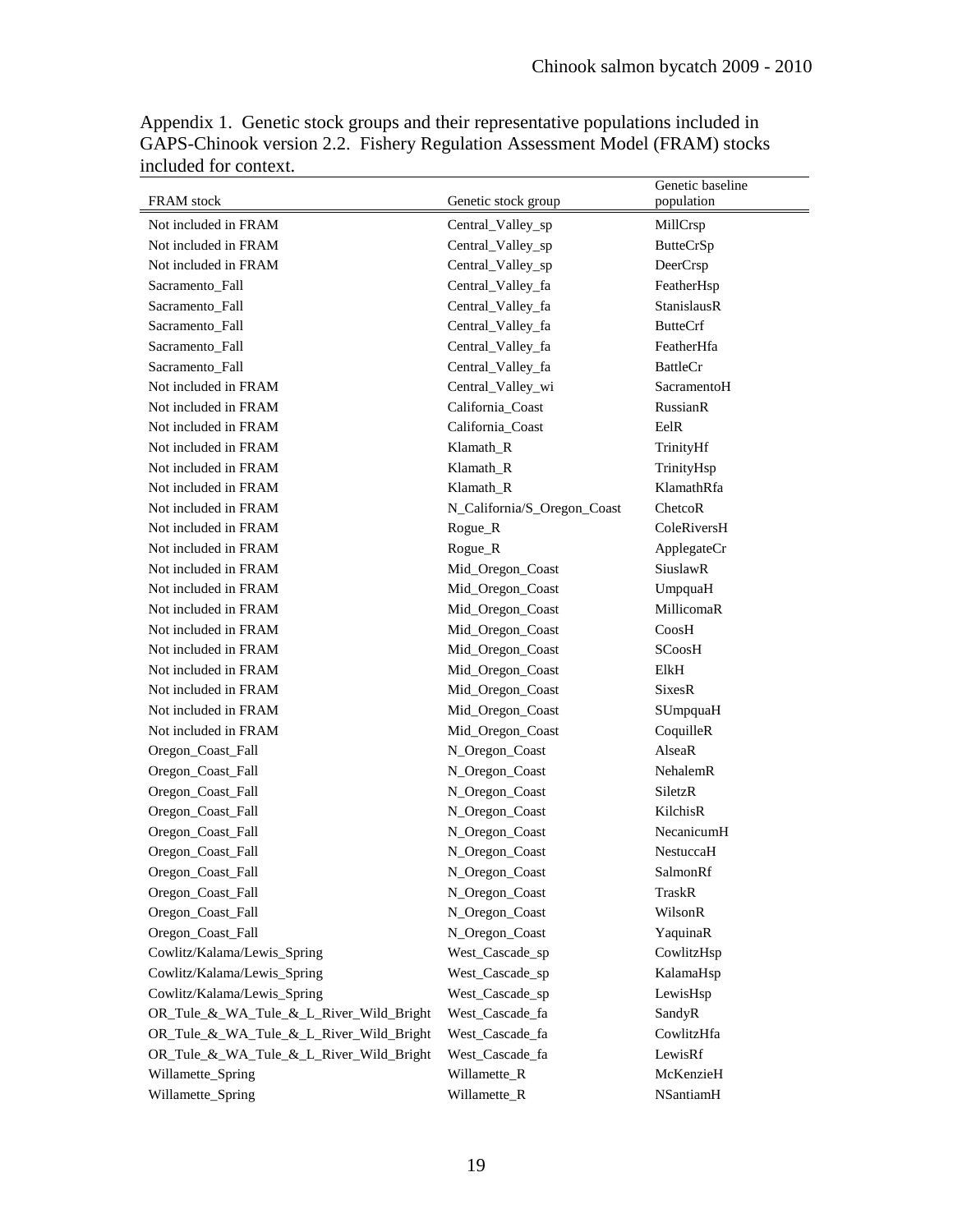|                                      |                             | Genetic baseline |
|--------------------------------------|-----------------------------|------------------|
| <b>FRAM</b> stock                    | Genetic stock group         | population       |
| Bonneville_Pool_Tule                 | Spring_Cr_Group_tule        | SpringCrH        |
| Not included in FRAM                 | Mid_and_Upper_Columbia_R_sp | UYakimaH         |
| Not included in FRAM                 | Mid_and_Upper_Columbia_R_sp | WarmSpringsH     |
| Not included in FRAM                 | Mid_and_Upper_Columbia_R_sp | WenatcheeRsp     |
| Not included in FRAM                 | Mid_and_Upper_Columbia_R_sp | WenatcheeHsp     |
| Not included in FRAM                 | Mid_and_Upper_Columbia_R_sp | CarsonH          |
| Not included in FRAM                 | Mid_and_Upper_Columbia_R_sp | JohnDayR         |
| Upriver_Summer_&_Upriver_Bright_Fall | Deschutes_R_fa              | UDeschutesR      |
| Upriver_Summer_&_Upriver_Bright_Fall | Deschutes_R_fa              | LDeschutesR      |
| Upriver_Summer_&_Upriver_Bright_Fall | U_Columbia_R_su/fa          | MethowR          |
| Upriver_Summer_&_Upriver_Bright_Fall | U_Columbia_R_su/fa          | WellsH           |
| Upriver_Summer_&_Upriver_Bright_Fall | U_Columbia_R_su/fa          | WenatcheeRsf     |
| Upriver_Summer_&_Upriver_Bright_Fall | U_Columbia_R_su/fa          | HanfordReach     |
| Not included in FRAM                 | Snake_R_sp/su               | MinamR           |
| Not included in FRAM                 | Snake_R_sp/su               | RapidRH          |
| Not included in FRAM                 | Snake_R_sp/su               | SeceshR          |
| Not included in FRAM                 | Snake_R_sp/su               | TucannonH        |
| Not included in FRAM                 | Snake_R_sp/su               | TucannonR        |
| Not included in FRAM                 | Snake_R_sp/su               | NewsomeCr        |
| Not included in FRAM                 | Snake_R_sp/su               | WFYankeeFrk      |
| Not included in FRAM                 | Snake_R_sp/su               | <b>EFSalmonR</b> |
| Not included in FRAM                 | Snake_R_sp/su               | ImnahaR          |
| Snake_R_Fall                         | Snake_R_fa                  | LyonsFerryH      |
| WA_Coast                             | Washington_Coast            | QueetsR          |
| WA_Coast                             | Washington_Coast            | SolDucH          |
| WA_Coast                             | Washington_Coast            | ForksCrH         |
| WA_Coast                             | Washington_Coast            | HohR             |
| Not included in FRAM                 | Washington_Coast            | HumptulipsH      |
| <b>WA_Coast</b>                      | Washington_Coast            | MakahH           |
| Hood_Canal_&_Juan_de_Fuca            | Hood_Canal                  | GeorgeAdamsH     |
| Hood_Canal_&_Juan_de_Fuca            | Hood_Canal                  | HammaHammaR      |
| Hood_Canal_&_Juan_de_Fuca            | Juan_de_Fuca                | ElwhaH           |
| Hood_Canal_&_Juan_de_Fuca            | Juan_de_Fuca                | ElwhaR           |
| Hood_Canal_&_Juan_de_Fuca            | Juan_de_Fuca                | DungenessR       |
| South_Puget_Sound                    | S_Puget_Sound               | VoightsH         |
| South_Puget_Sound                    | S_Puget_Sound               | SoosH            |
| South_Puget_Sound                    | S_Puget_Sound               | WhiteH           |
| South_Puget_Sound                    | S_Puget_Sound               | HuppSpH          |
| South_Puget_Sound                    | S_Puget_Sound               | ClearCrH         |
| South_Puget_Sound                    | S_Puget_Sound               | SPrairieCr       |
| Nook/Samish_&_Skagit_&_Stilly/Snohom | N_Puget_Sound               | SkagitR          |
| Nook/Samish_&_Skagit_&_Stilly/Snohom | N_Puget_Sound               | USkagitR         |
| Nook/Samish_&_Skagit_&_Stilly/Snohom | N_Puget_Sound               | <b>USaukR</b>    |
| Nook/Samish_&_Skagit_&_Stilly/Snohom | N_Puget_Sound               | LSaukR           |
| Nook/Samish_&_Skagit_&_Stilly/Snohom | N_Puget_Sound               | SuiattleR        |
| Nook/Samish_&_Skagit_&_Stilly/Snohom | N_Puget_Sound               | MarblemountHsp   |
| Nook/Samish_&_Skagit_&_Stilly/Snohom | N_Puget_Sound               | MarblemountHsu   |
| Nook/Samish_&_Skagit_&_Stilly/Snohom | N_Puget_Sound               | UCascadeR        |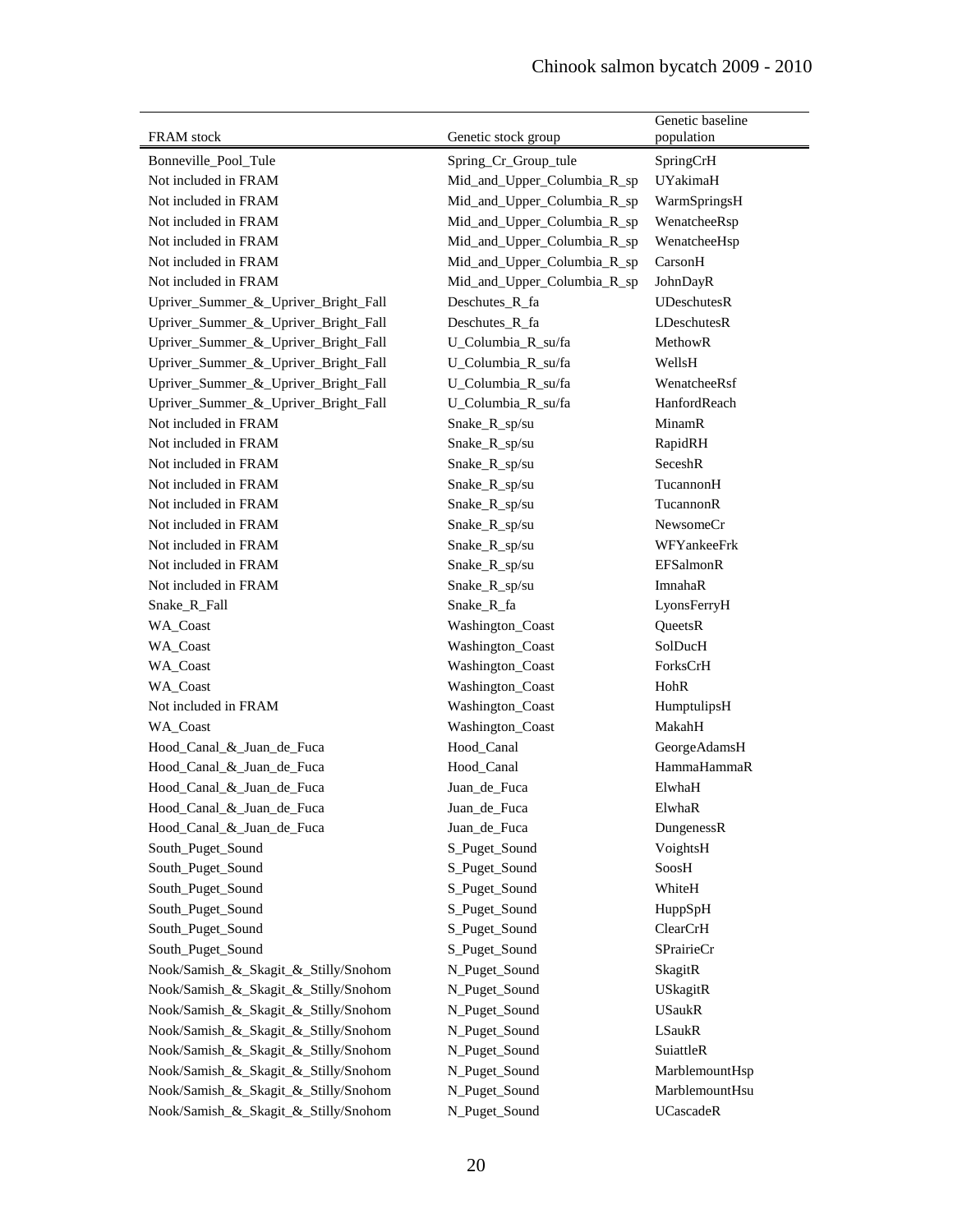| FRAM stock                           |                     | Genetic baseline<br>population |
|--------------------------------------|---------------------|--------------------------------|
|                                      | Genetic stock group |                                |
| Nook/Samish_&_Skagit_&_Stilly/Snohom | N_Puget_Sound       | SamishH                        |
| Nook/Samish_&_Skagit_&_Stilly/Snohom | N_Puget_Sound       | SnoqualmieR                    |
| Nook/Samish_&_Skagit_&_Stilly/Snohom | N_Puget_Sound       | WallaceH                       |
| Nook/Samish_&_Skagit_&_Stilly/Snohom | N_Puget_Sound       | SkykomishR                     |
| Nook/Samish_&_Skagit_&_Stilly/Snohom | N_Puget_Sound       | NFStillaguamH                  |
| Nook/Samish_&_Skagit_&_Stilly/Snohom | N_Puget_Sound       | NFNooksackH                    |
| Fraser_R_Late                        | L_Fraser_R          | BirkenheadH                    |
| Fraser_R_Late                        | L_Fraser_R          | WChilliwackH                   |
| Fraser_R_Late                        | L_Fraser_R          | MariaSlough                    |
| Fraser_R_Early                       | L_Thompson_R        | NicolaH                        |
| Fraser_R_Early                       | L_Thompson_R        | SpiusH                         |
| Fraser_R_Early                       | S_Thompson_R        | MShuswapH                      |
| Fraser_R_Early                       | S_Thompson_R        | LAdamsH                        |
| Fraser_R_Early                       | S_Thompson_R        | <b>LThomR</b>                  |
| Fraser_R_Early                       | N_Thompson_R        | RaftR                          |
| Fraser_R_Early                       | N_Thompson_R        | DeadmanH                       |
| Fraser_R_Early                       | N_Thompson_R        | ClearwaterR                    |
| Fraser_R_Early                       | N_Thompson_R        | LouisCr                        |
| Fraser_R_Early                       | Mid_Fraser_R        | NechakoR                       |
| Fraser_R_Early                       | Mid_Fraser_R        | QuesnelR                       |
| Fraser_R_Early                       | Mid_Fraser_R        | <b>StuartR</b>                 |
| Fraser_R_Early                       | Mid_Fraser_R        | <b>UChilcotinR</b>             |
| Fraser_R_Early                       | Mid_Fraser_R        | ChilkoR                        |
| Not included in FRAM                 | U_Fraser_R          | MorkillR                       |
| Not included in FRAM                 | U_Fraser_R          | SalmonRsp                      |
| Not included in FRAM                 | U_Fraser_R          | SwiftR                         |
| Not included in FRAM                 | U_Fraser_R          | TorpyR                         |
| Lower_Georgia_Strait                 | E_Vancouver_Is      | <b>BigQualH</b>                |
| Lower_Georgia_Strait                 | E_Vancouver_Is      | QuinsamH                       |
| Lower_Georgia_Strait                 | E_Vancouver_Is      | NanaimoHf                      |
| Lower_Georgia_Strait                 | E_Vancouver_Is      | PuntledgeHf                    |
| Lower_Georgia_Strait                 | E_Vancouver_Is      | CowichanH                      |
| West_Coast_Vanc_Island               | W_Vancouver_Is      | MarbleH                        |
| West_Coast_Vanc_Island               | W_Vancouver_Is      | NitinatH                       |
| West_Coast_Vanc_Island               | W_Vancouver_Is      | RobertsonH                     |
| West_Coast_Vanc_Island               | W_Vancouver_Is      | SaritaH                        |
| West_Coast_Vanc_Island               | W_Vancouver_Is      | TahsisR                        |
| West_Coast_Vanc_Island               | W_Vancouver_Is      | TranquilR                      |
| West Coast_Vanc_Island               | W_Vancouver_Is      | ConumaH                        |
| Lower_Georgia_Strait                 | S_BC_Mainland       | <b>PorteauCoveH</b>            |
| Lower_Georgia_Strait                 | S_BC_Mainland       | KlinakliniR                    |
| Not included in FRAM                 | Central_BC_Coast    | WannockH                       |
| Not included in FRAM                 | Central_BC_Coast    | AtnarkoH                       |
| Not included in FRAM                 | Central_BC_Coast    | KitimatH                       |
| Not included in FRAM                 | L_Skeena_R          | EcstallR                       |
| Not included in FRAM                 | L_Skeena_R          | LKalumR                        |
| Not included in FRAM                 | U_Skeena_R          | BulkleyR                       |
| Not included in FRAM                 | U_Skeena_R          | <b>SustutR</b>                 |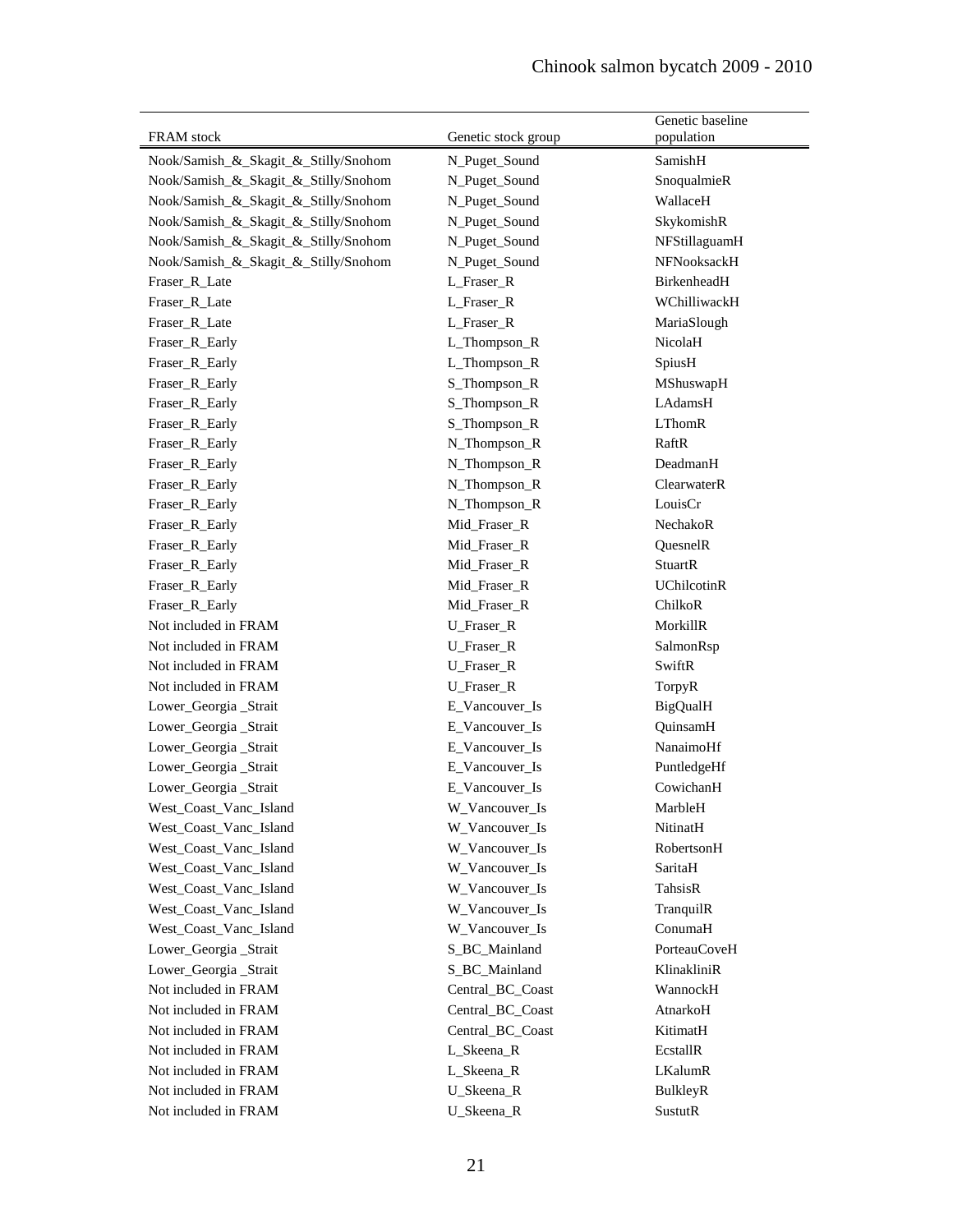| <b>FRAM</b> stock    | Genetic stock group      | Genetic baseline<br>population |
|----------------------|--------------------------|--------------------------------|
| Not included in FRAM | U Skeena R               | BabineH                        |
| Not included in FRAM | Nass R                   | OwegeeR                        |
| Not included in FRAM | Nass R                   | DamdochaxR                     |
| Not included in FRAM | Nass_R                   | KincolithR                     |
| Not included in FRAM | Nass R                   | KwinageeseR                    |
| Not included in FRAM | U_Stikine_R              | <b>LTahltanR</b>               |
| Not included in FRAM | Taku_R                   | <b>NakinaR</b>                 |
| Not included in FRAM | Taku R                   | TatsatuaCr                     |
| Not included in FRAM | Taku_R                   | <b>UNahlinR</b>                |
| Not included in FRAM | Taku_R                   | KowatuaCr                      |
| Not included in FRAM | SSE_Alaska               | ChickamWhitH                   |
| Not included in FRAM | SSE_Alaska               | ChickaminR                     |
| Not included in FRAM | SSE_Alaska               | ChickaminH                     |
| Not included in FRAM | SSE Alaska               | ClearCr                        |
| Not included in FRAM | SSE_Alaska               | CrippleCr                      |
| Not included in FRAM | SSE_Alaska               | KetaR                          |
| Not included in FRAM | SSE_Alaska               | KingCr                         |
| Not included in FRAM | SSE Alaska Stikine R     | AndrewCr                       |
| Not included in FRAM | SSE_Alaska_Stikine_R     | AndrewMacH                     |
| Not included in FRAM | SSE Alaska Stikine R     | AndrewMedH                     |
| Not included in FRAM | SSE Alaska Stikine R     | AndrewCryH                     |
| Not included in FRAM | NSE Alaska King Salmon R | KingSalmonR                    |
| Not included in FRAM | NSE Alaska Chilkat R     | TahiniR                        |
| Not included in FRAM | NSE Alaska Chilkat R     | TahiniMacH                     |
| Not included in FRAM | NSE Alaska Chilkat R     | BigBoulderCr                   |
| Not included in FRAM | N_Gulf_Coast_Alsek_R     | KlukshuR                       |
| Not included in FRAM | N_Gulf_Coast_Situk_R     | SitukR                         |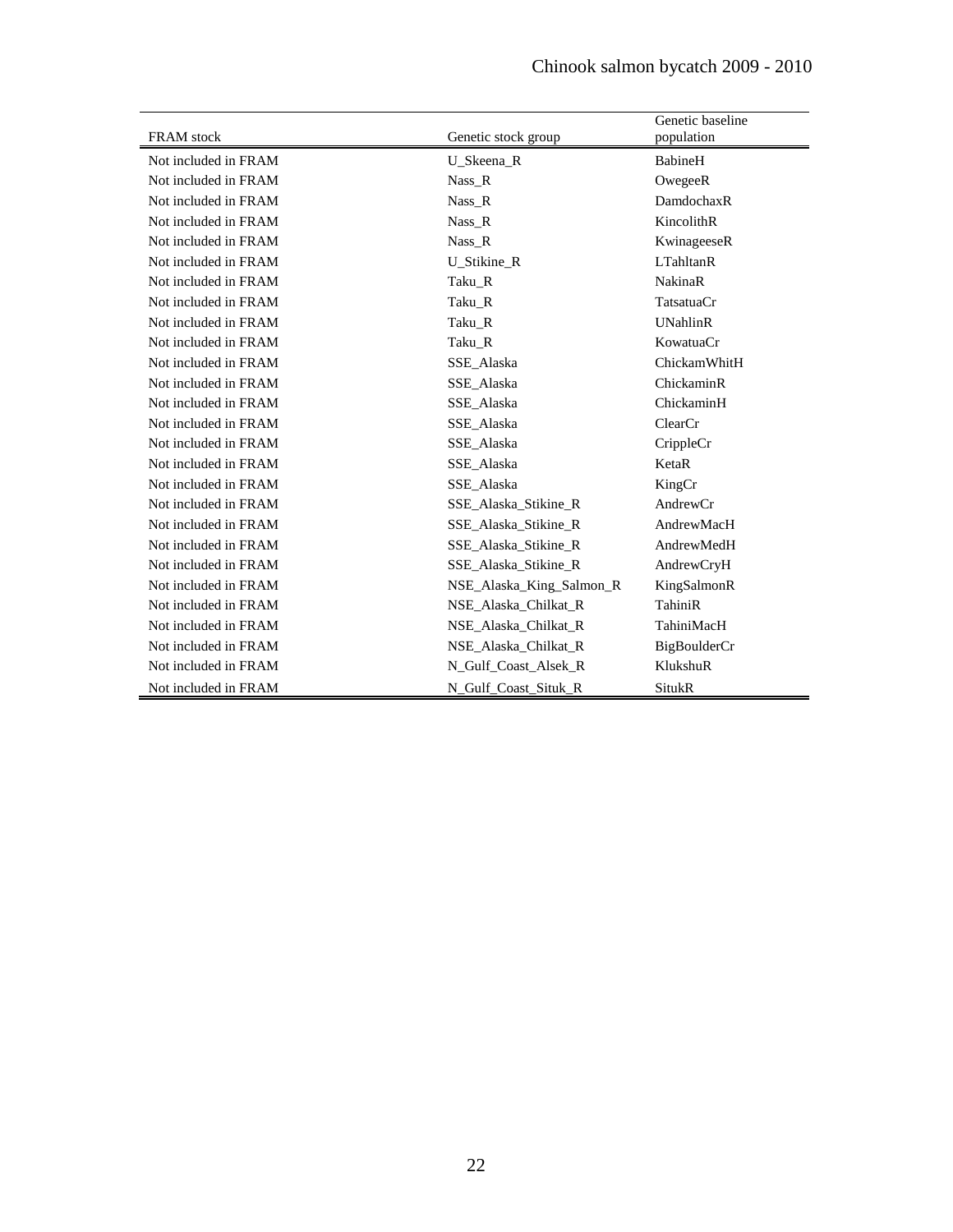Appendix 2. Comparison of genetic estimates of origin with coded-wire-tag records<sup>[6](#page-22-0)</sup> for individual Chinook salmon taken as bycatch in the US West Coast at-sea Pacific hake fishery. Gray indicates equivocal genetic assignment  $(P < 0.8)$ , and bold indicates an unreconciled incompatibility (high genetic assignment probability that mismatched the CWT record).

| Genetic assignment          | $\boldsymbol{P}$ | CWT#   | Run               | <b>CWT</b> stock            | Match          |
|-----------------------------|------------------|--------|-------------------|-----------------------------|----------------|
| L_Fraser_R                  | 1.000            | 185239 | Fall              | <b>S-CHILLIWACK R</b>       | Yes            |
| L_Fraser_R                  | 1.000            | 186243 | Fall              | <b>S-CHILLIWACK R</b>       | Yes            |
| Klamath_R                   | 1.000            | 068809 | Fall              | TRINITY RIVER               | Yes            |
| L_Fraser_R                  | 1.000            | 186241 | Fall              | <b>S-CHILLIWACK R</b>       | Yes            |
| L_Fraser_R                  | 1.000            | 185612 | Fall              | <b>S-HARRISON R</b>         | Yes            |
| Mid_Fraser_R                | 1.000            | 025650 | Fall              | <b>S-HARRISON R</b>         | $\bf No$       |
| L_Fraser_R                  | 1.000            | 186243 | Fall              | <b>S-CHILLIWACK R</b>       | Yes            |
| Snake_R_fa                  | 1.000            | 633987 | Fall              | <b>SNAKE R-LOWR 33.0002</b> | Yes            |
| U_Columbia_R_su/fa          | 1.000            | 634182 | Summer            | METHOW & OKANOGAN           | Yes            |
| U_Columbia_R_su/fa          | 0.999            | 634092 | Fall              | SNAKE R-LOWR 33.0002        | No             |
| L_Fraser_R                  | 0.997            | 185612 | Fall              | <b>S-HARRISON R</b>         | Yes            |
| Hood_Canal                  | 0.994            | 210790 | Fall              | <b>GROVERS CR 15.0299</b>   | No             |
| U_Columbia_R_su/fa          | 0.991            | 634184 | Summer            | WENATCHEE R 45.0030         | Yes            |
| Mid_and_Upper_Columbia_R_sp | 0.981            | 094621 | Spring            | <b>DESCHUTES R</b>          | Yes            |
| Snake_R_fa                  | 0.971            | 634671 | Fall              | <b>SNAKE R-LOWR 33.0003</b> | Yes            |
| Hood_Canal                  | 0.969            | 634270 | Fall              | <b>GEORGE ADAMS (PURDY)</b> | Yes            |
| U_Columbia_R_su/fa          | 0.969            | 612511 | <b>URB L-Fall</b> | <b>LYONS FERRY HATCHERY</b> | No             |
| <b>Hood Canal</b>           | 0.967            | 612513 | <b>URB L-Fall</b> | <b>LYONS FERRY HATCHERY</b> | N <sub>0</sub> |
| U_Columbia_R_su/fa          | 0.965            | 633987 | Fall              | <b>SNAKE R-LOWR 33.0002</b> | No             |
| U_Columbia_R_su/fa          | 0.959            | 633799 | Summer            | <b>WELLS HATCHERY</b>       | Yes            |
| N_Puget_Sound               | 0.955            | 634277 | Fall              | CLEAR CR 11.0013C           | No             |
| U_Columbia_R_su/fa          | 0.948            | 633987 | Fall              | <b>SNAKE R-LOWR 33.0002</b> | No             |
| Mid_Oregon_Coast            | 0.947            | 093937 | Spring            | NESTUCCA R (CEDAR CR        | No             |
| Mid_Oregon_Coast            | 0.927            | 094643 | Fall              | ELK R (ELK R HT)            | Yes            |
| Deschutes_R_fa              | 0.919            | 633987 | Fall              | <b>SNAKE R-LOWR 33.0002</b> | No             |
| U_Columbia_R_su/fa          | 0.884            | 612736 | <b>URB L-Fall</b> | <b>LYONS FERRY HATCHERY</b> | No             |
| W_Cascade_fa                | 0.843            | 633473 | Spring            | COWLITZ R 26.0002           | No             |
| U_Columbia_R_su/fa          | 0.828            | 634671 | Fall              | <b>SNAKE R-LOWR 33.0002</b> | No             |
| Snake_R_sp/su               | 0.752            | 100181 | Summer            | <b>S FK SALMON</b>          | Yes            |
| Snake_R_fa                  | 0.720            | 633987 | Fall              | <b>SNAKE R-LOWR 33.0002</b> | Yes            |
| W_Cascade_sp                | 0.714            | 633877 | Fall              | COWLITZ R 26.0002           | No             |
| Hood_Canal                  | 0.714            | 634271 | Fall              | <b>GEORGE ADAMS (PURDY)</b> | Yes            |
| U_Columbia_R_su/fa          | 0.697            | 633987 | Fall              | <b>SNAKE R-LOWR 33.0002</b> | No             |

**2009**

 $\overline{a}$ 

<span id="page-22-0"></span><sup>6</sup> Regional Mark Processing Center,<http://www.rmpc.org/>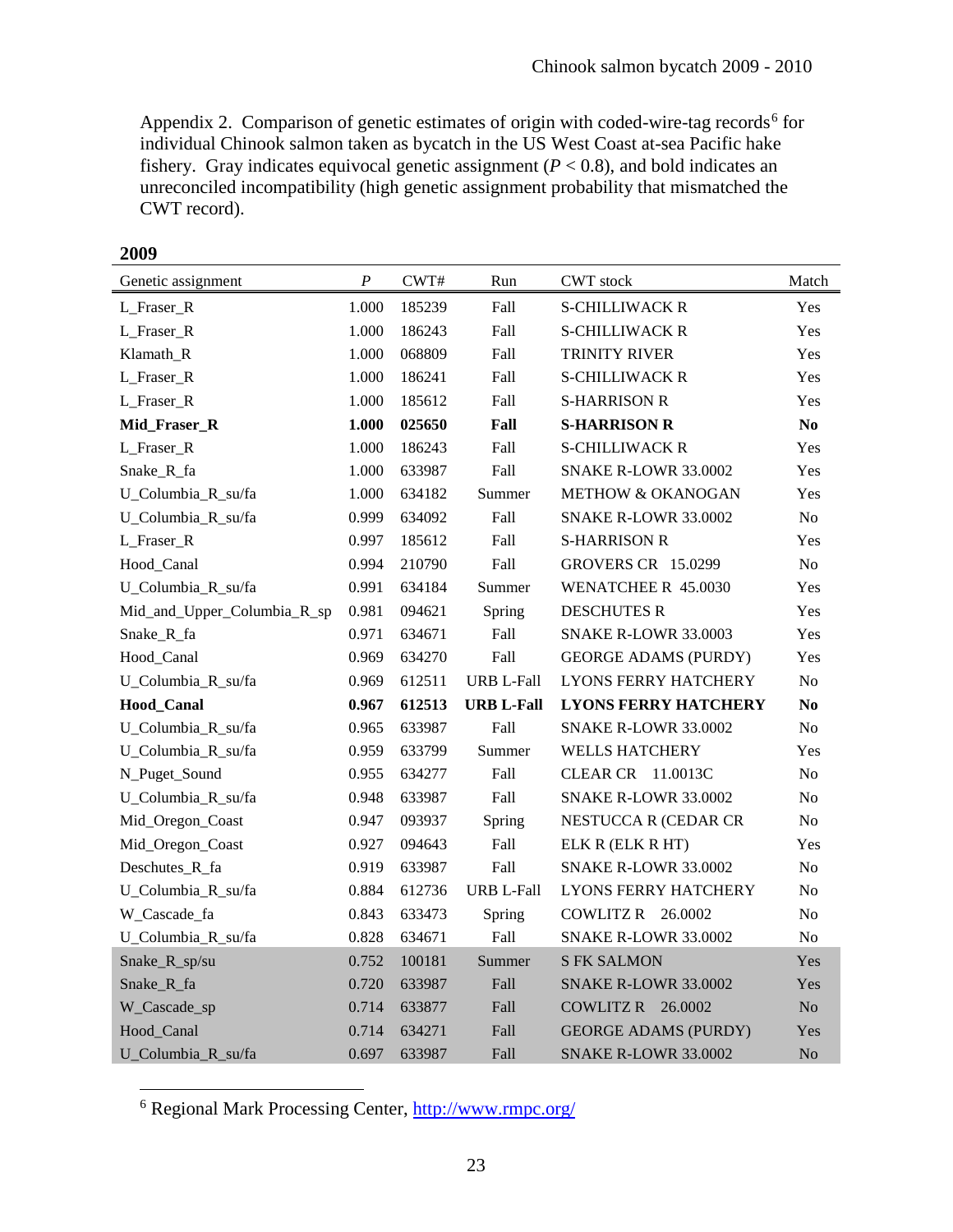| Genetic assignment | P     | CWT#   | Run    | <b>CWT</b> stock             | Match          |
|--------------------|-------|--------|--------|------------------------------|----------------|
| Snake_R_fa         | 0.658 | 634092 | Fall   | <b>SNAKE R-LOWR 33.0002</b>  | Yes            |
| U Columbia R su/fa | 0.634 | 634182 | Summer | <b>METHOW &amp; OKANOGAN</b> | Yes            |
| S_Puget_Sound      | 0.621 | 634276 | Fall   | <b>GROVERS CR 15.0299</b>    | Yes            |
| S_Puget_Sound      | 0.611 | 634270 | Fall   | <b>GEORGE ADAMS (PURDY)</b>  | No             |
| Hood Canal         | 0.604 | 210681 | Fall   | <b>CLEAR CR</b><br>11.0013C  | No             |
| Snake R fa         | 0.578 | 633871 | Summer | <b>WELLS HATCHERY</b>        | No             |
| W Cascade fa       | 0.554 | 634092 | Fall   | <b>SNAKE R-LOWR 33.0002</b>  | N <sub>0</sub> |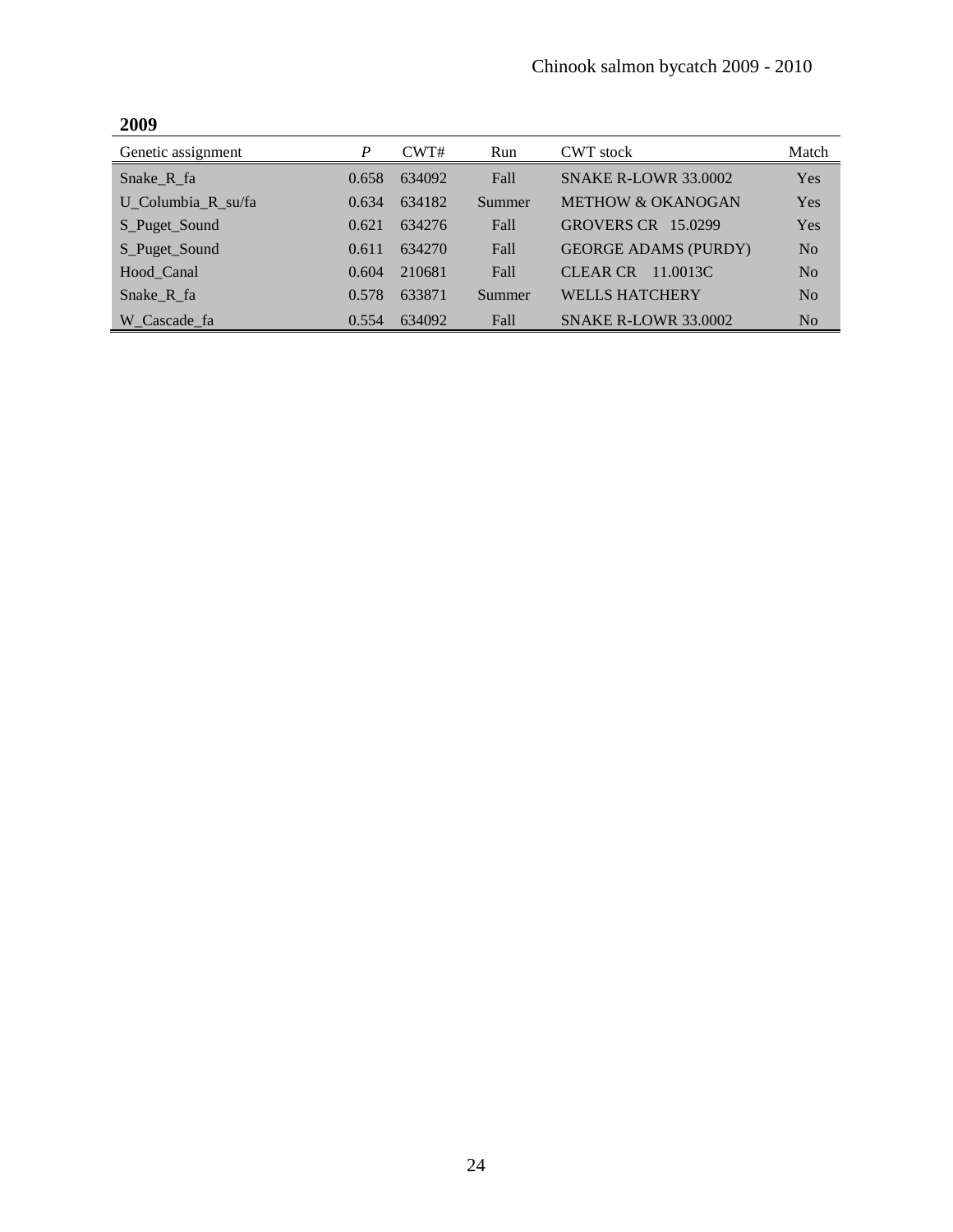| 2010                 |                  |        |                   |                              |                |
|----------------------|------------------|--------|-------------------|------------------------------|----------------|
| Genetic assignment   | $\boldsymbol{P}$ | CWT#   | Run               | <b>CWT</b> stock             | Match          |
| Spring_Cr_Group_tule | 1.000            | 094646 | URB L-Fall        | <b>BIG CR HATCHERY</b>       | Yes            |
| L_Fraser_R           | 1.000            | 180481 | Fall              | S-Chilliwack R               | Yes            |
| Spring_Cr_Group_tule | 1.000            | 054864 | Fall              | SPRING CR 29.0159            | Yes            |
| L_Fraser_R           | 1.000            | 180486 | Fall              | S-Harrison R                 | Yes            |
| Klamath_R            | 1.000            | 068801 | Spring            | <b>TRINITY RIVER</b>         | Yes            |
| Mid_Oregon_Coast     | 1.000            | 094643 | Fall              | ELK R (ELK R HT)             | Yes            |
| Klamath_R            | 1.000            | 068820 | Fall              | <b>TRINITY RIVER</b>         | Yes            |
| L_Fraser_R           | 1.000            | 186240 | Fall              | S-Chilliwack R               | Yes            |
| Mid_Oregon_Coast     | 1.000            | 094516 | Fall              | <b>COQUILLE R</b>            | Yes            |
| Mid_Oregon_Coast     | 1.000            | 094643 | Fall              | ELK R (ELK R HT)             | Yes            |
| N_Oregon_Coast       | 1.000            | 054379 | Fall              | NA                           | N/A            |
| Klamath_R            | 0.999            | 065347 | Spring            | <b>TRINITY RIVER</b>         | Yes            |
| Klamath_R            | 0.999            | 068810 | Spring            | <b>TRINITY RIVER</b>         | Yes            |
| U_Columbia_R_su/fa   | 0.998            | 634182 | Summer            | <b>METHOW &amp; OKANOGAN</b> | Yes            |
| Klamath R            | 0.998            | 068809 | Fall              | TRINITY RIVER                | Yes            |
| Spring_Cr_Group_tule | 0.998            | 054866 | Fall              | SPRING CR 29.0159            | Yes            |
| Snake_R_sp/su        | 0.995            | 094351 | Spring            | <b>LOSTINE R ENDEMIC</b>     | Yes            |
| Klamath_R            | 0.994            | 068810 | Spring            | <b>TRINITY RIVER</b>         | Yes            |
| Spring_Cr_Group_tule | 0.983            | 054865 | Fall              | SPRING CR 29.0159            | Yes            |
| Snake_R_fa           | 0.975            | 220301 | <b>URB L-Fall</b> | <b>LYONS FERRY HATCHERY</b>  | Yes            |
| Hood_Canal           | 0.970            | 210790 | Fall              | <b>GROVERS CR 15.0299</b>    | No             |
| Snake_R_fa           | 0.969            | 633799 | Summer            | <b>WELLS HATCHERY</b>        | No             |
| U_Columbia_R_su/fa   | 0.967            | 068616 | Fall              | <b>ROWDY CREEK, SMITH R</b>  | N <sub>0</sub> |
| Hood_Canal           | 0.964            | 634271 | Fall              | <b>GEORGE ADAMS (PURDY)</b>  | Yes            |
| U_Columbia_R_su/fa   | 0.962            | 617218 | <b>URB L-Fall</b> | <b>DESCHUTES R</b>           | No             |
| Mid_Oregon_Coast     | 0.961            | 068618 | Fall              | ROWDY CREEK, SMITH R         | No             |
| S_Puget_Sound        | 0.953            | 634298 | Fall              | BIG SOOS CR 09.0072          | Yes            |
| U_Columbia_R_su/fa   | 0.953            | 634092 | Fall              | <b>SNAKE R-LOWR 33.0002</b>  | No             |
| Mid_Oregon_Coast     | 0.939            | 210734 | Fall              | QUINAULT R 21.0398           | No             |
| W_Cascade_fa         | 0.933            | 634996 | Fall              | <b>LYONS FERRY HATCHERY</b>  | No             |
| S_Thompson_R         | 0.926            | 185557 | Fall              | <b>S-Harrison R</b>          | N <sub>0</sub> |
| Rogue_R              | 0.907            | 068616 | Fall              | ROWDY CREEK, SMITH R         | No             |
| N_Puget_Sound        | 0.893            | 210777 | Summer            | SKYKOMISH R 07.0012          | Yes            |
| L_Fraser_R           | 0.887            | 186242 | Fall              | S-Chilliwack R               | Yes            |
| L_Fraser_R           | 0.841            | 180485 | Fall              | S-Harrison R                 | Yes            |
| L_Fraser_R           | 0.819            | 634092 | Fall              | <b>SNAKE R-LOWR 33.0002</b>  | N <sub>0</sub> |
| W_Cascade_fa         | 0.717            | 054867 | Fall              | SPRING CR 29.0159            | $\rm No$       |
| Rogue_R              | 0.689            | 090126 | <b>URB L-Fall</b> | <b>COLE RIVERS HATCHERY</b>  | Yes            |
| N_Puget_Sound        | 0.681            | 634272 | Fall              | SAMISH (FRIDAY CR)           | Yes            |
| Snake_R_fa           | 0.662            | 612716 | <b>URB L-Fall</b> | <b>LYONS FERRY HATCHERY</b>  | Yes            |